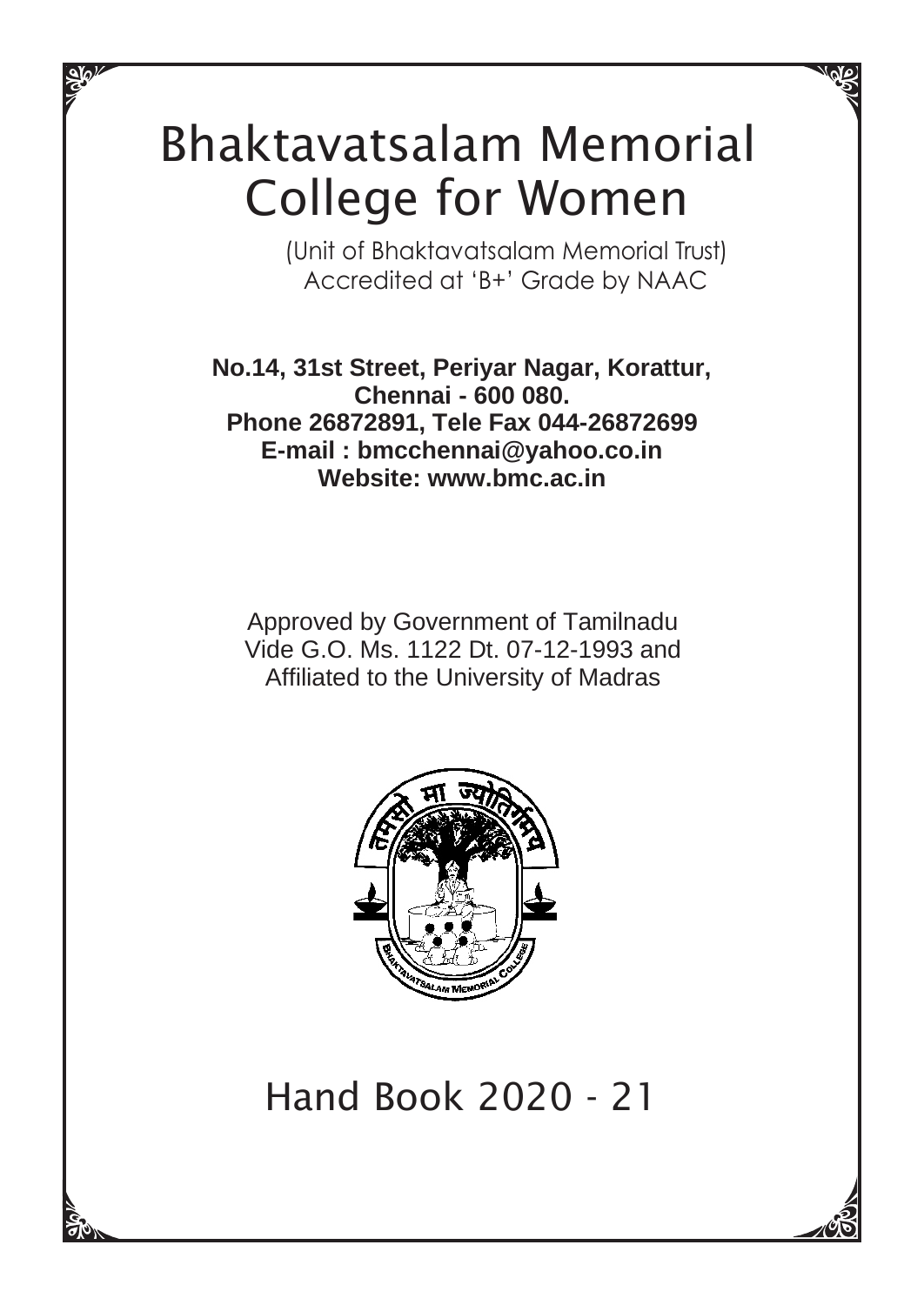### **STUDENT PERSONAL RECORD**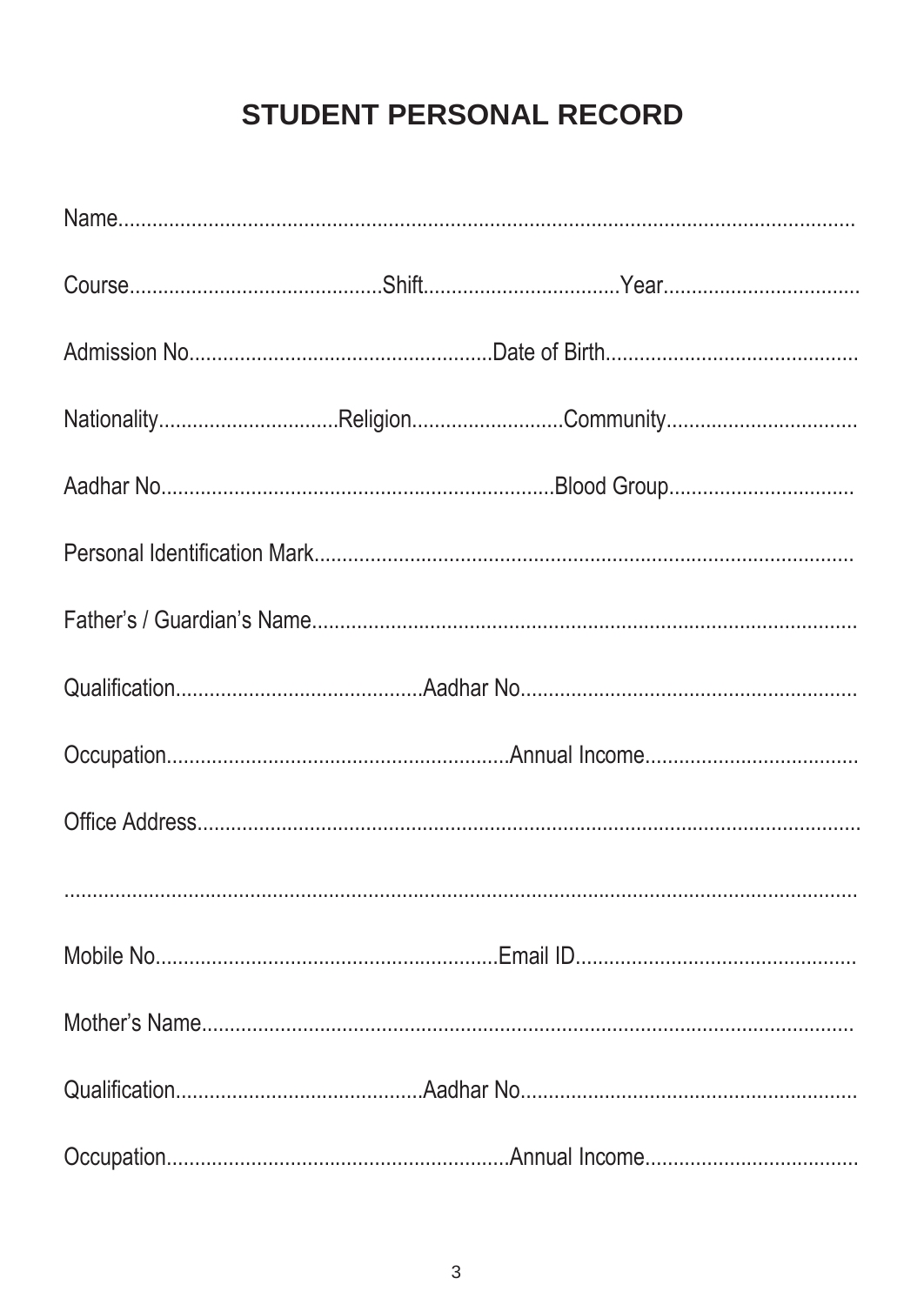### **Declaration by Parent / Guardian**

I have read all rules of the College. I agree to abide by them and all decisions of the College with regard to my daughter.

Father's Signature

Mother's Signature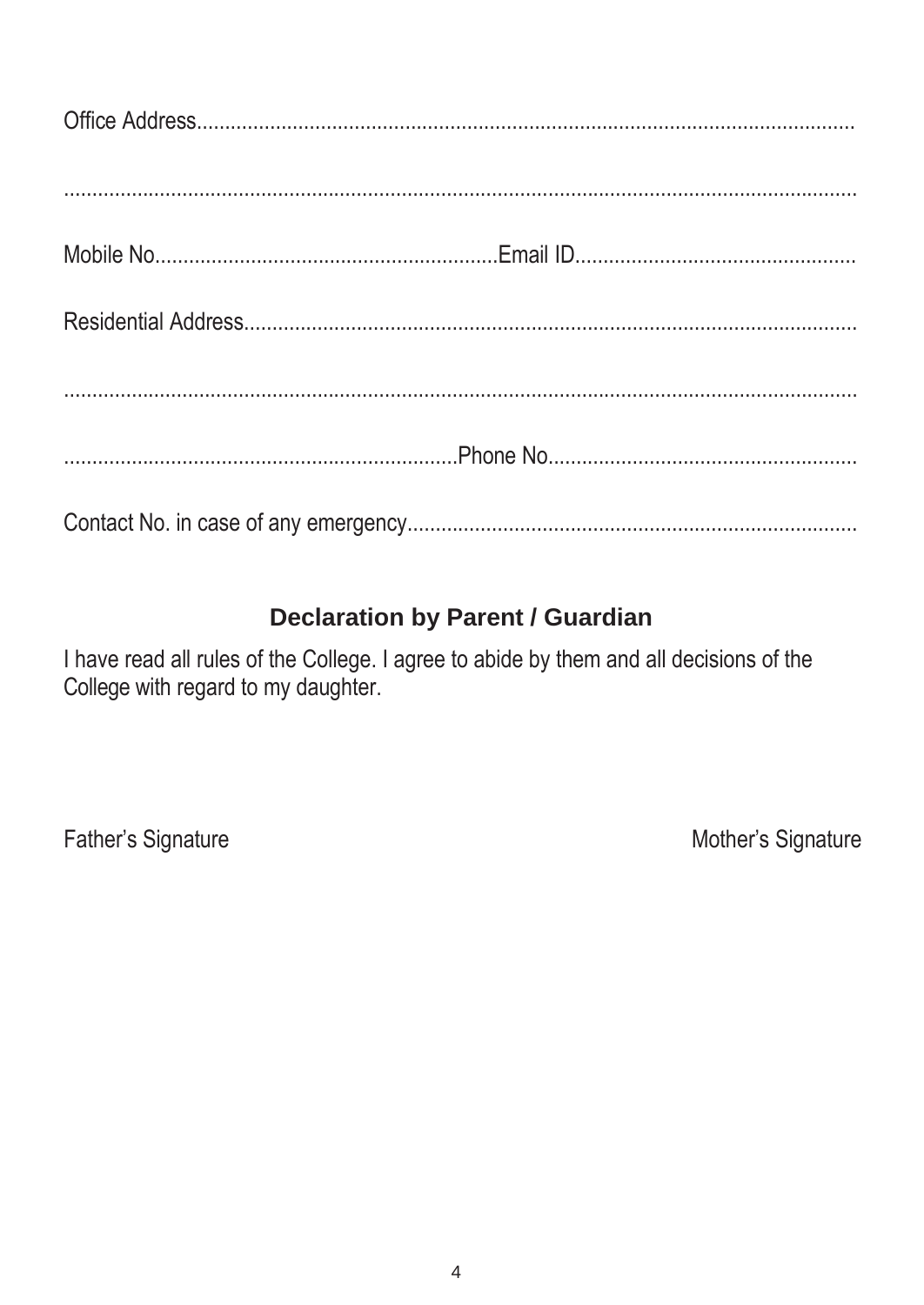# The College Emblem



### **Asathoma Sathgamaya Thamasoma Jyothirgamaya Mrityoma Amrithamgamaya OmShanthi-Shanthi-Shanthi**

The College emblem represents A TEACHER SITTING UNDER THE TREE WITH FRUITS, TEACHING STUDENTS. The tree

Represents the experience of the teacher and the fruits of the tree represent the knowledge given by the teacher to the students. The College motto is 'Thamasoma Jyothir Gamaya' which means 'Lead me from darkness to light'.

#### கல்லூரி உறுதி மொழி

இந்தியக் குடிமகளாகிய நாட்டின் உரிமை நான் வாழ்வையும், ஒருமைப்பாட்டையும் பேணிக்காத்து வலுப்படுக்கச் செயல்படுவேன் உறுதி கூறுகிறேன். தீண்டாமையை என்று அடிப்படையாகக் கொண்டு சாதி, சமய, சமூக வேற்றுமையை எந்த கடைப்பிடிக்க மாட்டேன் என்றும், ஒருபோதும் வகையிலும் வன்முறையை நாடேன் என்றும் மேலும் உறுதியளிக்கிறேன். சட்டத்திட்டங்களுக்கு இணங்கி ஆசிரியர்களிடத்தில் கல்லாாிச் பணிவுடனும், சக மாணவிபரிடத்து ஒற்றுமையுடனும் நடந்து என்றென்றும் அமைதி நெறியில் எடுத்துக்காட்டாகச் செயல்படுவேன் என்று உளமார உறுகியளிக்கிறேன்.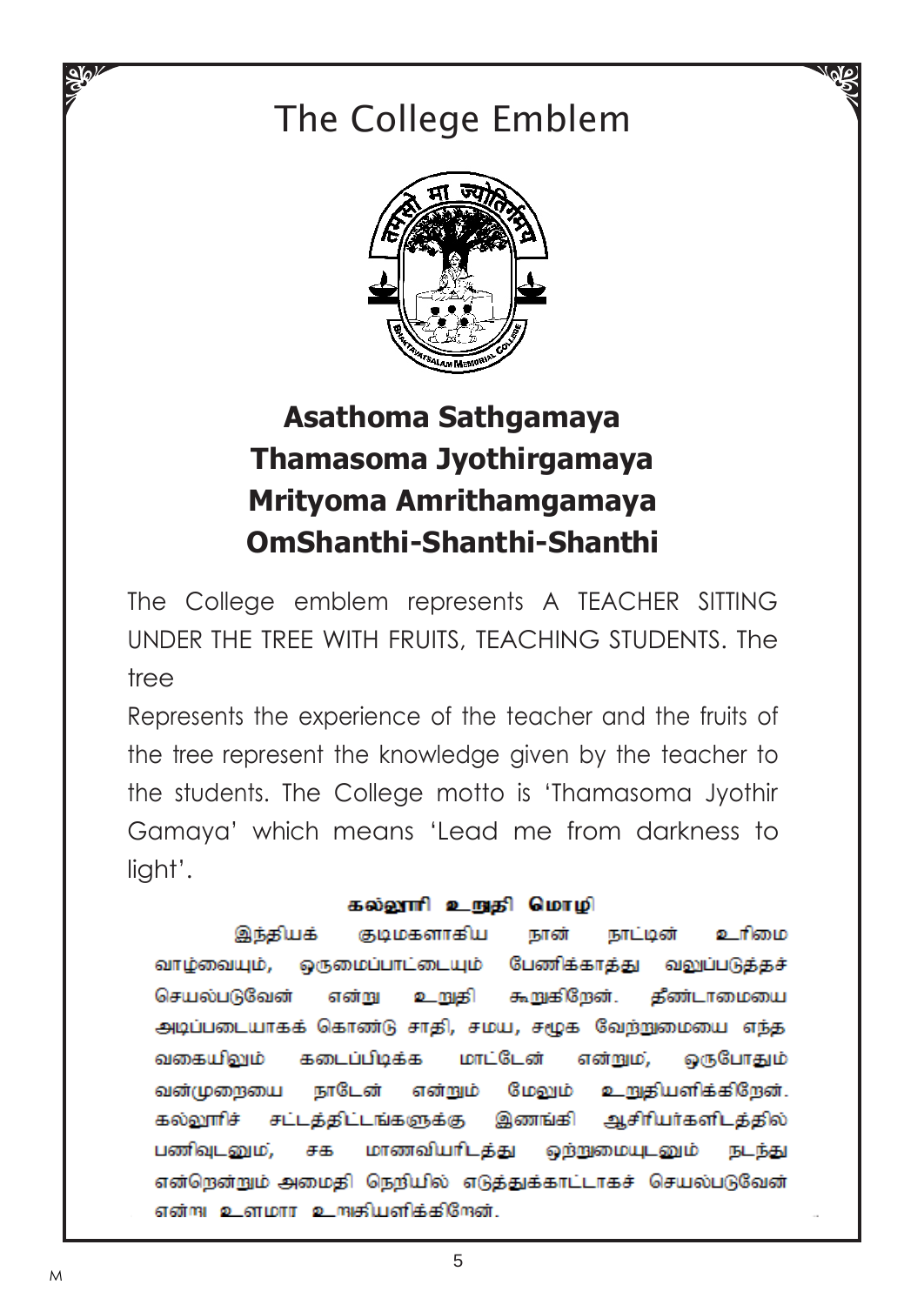#### தமிழ்த்தாய் வாழ்த்து

நீராருங் கடலுடுக்க நிலமடந்தைக் கெமிலொமுகும் சீராரும் வதனமெனத் திகம்பரதக் கண்டமிதில் கெக்கணமும் அகிற்சிறந்த திராவிடநல் திருநாடும் தக்கசிறு பிறைநுதலும் தரித்தநறுந் திலகமுமே அத்திலக வாசனைப்போல் அனைத்துலகும் இன்பமுற எக்கிசையும் புகழ்மணக்க இருந்தபெருந் தமிழணங்கே! தமிழணங்கே! உன் சீரிளமைத் திறம் வியந்து செயல் மறந்து வாழ்த்துதுமே! வாழ்த்துதுமே! வாழ்த்துதுமே!

#### National Pledge

India is my country. All Indians are my brothers and sisters. I love my country, and I am proud of its rich and varied heritage. I shall always strive to be worthy of it.

I shall give my parents, teachers and all elders respect and treat everyone with courtesy.

To my country and my people, I pledge my devotion, In their wellbeing and in prosperity alone lies my happiness.

#### The National Anthem

Jana Gana Mana adhinayaga jaya hey Bharatha bhagya vidhada Punjaba Sindu, Gujaratha Maratha Dravida Utkala Vanga Vindhya Himachala Yamuna Ganga Ucchala Jaladhi Tharanga Thava Suba name jahe Thava suba asisa mage Gahe Thava Jaya Gatha Jana Gana Mangala Dhayaka Jaya hey Bharatha Bhagya Vidhata Jaya hey! Jaya hey! Jaya hey Jaya Jaya Jaya Jaya hey!

- Rabindranath Tagore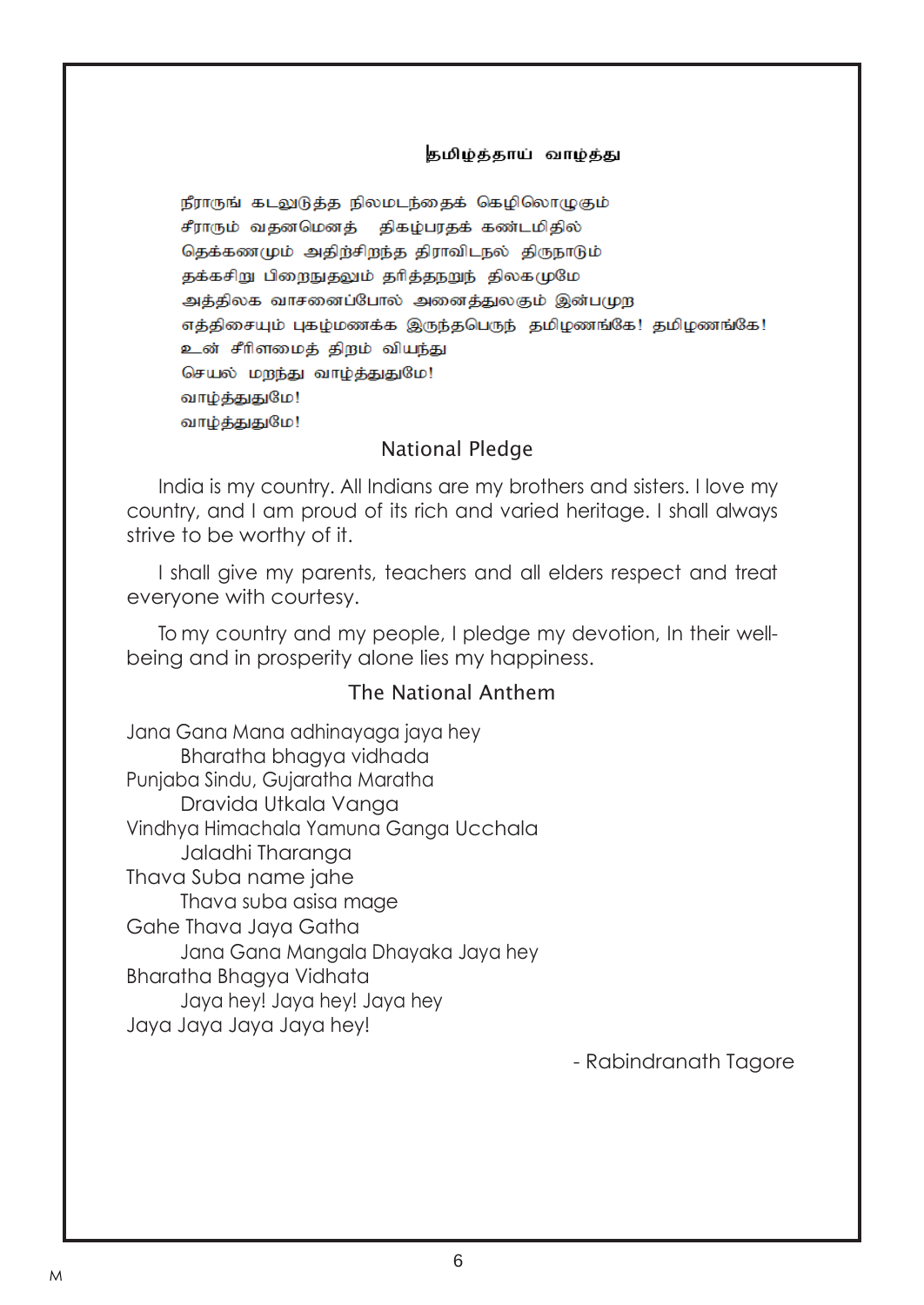கல்லூரிப் பாடல் இளைய தலைமுறை ஏற்றம் பெற இனிமை மிகுநற் சிந்தனையைத் தரணியில் வழங்கிடும் கல்லூரி – எங்கள் பக்கவக்சலம் நினைவு மகளிர் கல்லூரி அறிவியல் பொறியியல் அனைத்துத்துறையிலும்

நம் கல்லூரியின் திறம் சொல்ல அனைத்துலகில் வாழ்இனத்தினர் யாவும் நம் கல்லூரியின் பெயர் சொல்ல பக்தவத்சலம் கல்லூரி என்னும் தனி மொழி நிலத்தில் தினம் வெல்ல நெஞ்சுக்குள் இவ்வுறுதியை எங்கள் மாணவியா் தினம் கொள்ள

மூடப்பழக்கத்தின் முட்டறுத்துத் தேடும் நற்கல்வித்திறம் நிறைந்து பீடுநடைப்போட்டு முன்னேறிப் புதிய தலைமுறைக்குக் காட்டுவதே நம் கல்லூரி துறைதோறும் துறைதோறும் கல்லூரியின் மேன்மை துலங்கிடவே முனைப்பான செயல்கள் வேண்டும்

கறையில்லா முழுமதியாய் ஒளியைச் சிந்தும் கவினார்ந்த கல்லூரியாய் ஞானமெல்லாம் உரைசாற்ற பல்கலையும் வளர்க்க வேண்டும் உயர்வொன்றே உயிர்மூச்சாய்க் கொள்ளவேண்டும் நிறைவேற்றி நிறுவனரின் அருளும் உண்டு நிச்சயமாய்ப் புகழுண்டு உலகம் எல்லாம்

தமிழகத்தின் நான்கெல்லைகளும் நம் நிறுவனர் புகழைப் பேசிடுமே அனைத்துத் துறையிலும் கல்வித்தரம் ஆக்கமுடன் திகழ வழி செய்தாரே பாங்குடன் மாணவியா் பயில்வதற்குப் பற்பல திட்டங்கள் பயிற்றுவித்துப் புதுமையும் புலமையும் நிறைந்த புகழ்மிகு கல்வியை ஈந்து குத்து விளக்காய் அவர்களைச் சுடர் விடச்செய்யும் - நம் நிறுவனரின் புகழ் வாழியவே நிறுவனத்தின் புகழ் வாழியவே தரணியில் வழங்கிடும் - எங்கள் பக்தவத்சலம் நினைவு மகளிர் கல்லூரி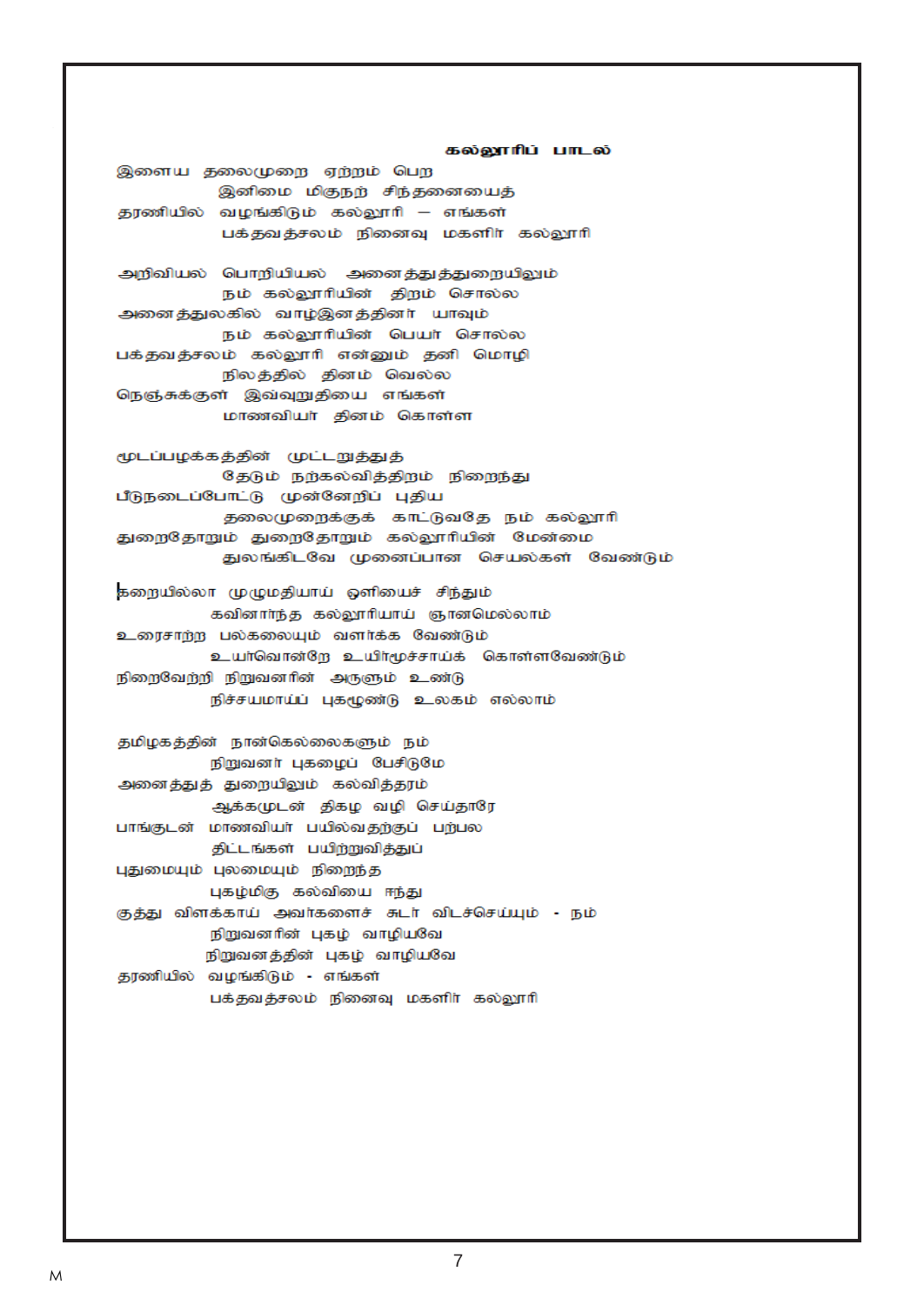#### The College - A Brief Histroy

Bhaktavatsalam Memorial College founded by Bhaktavatsalam Memorial Trust in memory of one of the greatest sons of Bharat, the late Shri.M.Bhaktavatsalam, former Chief Minister of Tamilnadu, started functioning from the academic year 1993-1994. The college is situated in Periyar Nagar, Korattur, Chennai-80.

The Late **Shri. M. BHAKTAVATSALAM**, a great statesman, himself being an erudite scholar, legal luminary, patriot with full faith in national integration, spokesman of amity among all religions and regions, piety and brotherhood of all people was deeply devoted to the cause of women's education.

With the sole aim of serving for the betterment of women through education, Bhaktavatsalam Memorial College imparts life-oriented education with job avenues which in turn will generate an enlightened younger women force full of ambitions and aspirations rightly matched to the realities and achievements of life to build a better India, a paradise of peace, progress and prosperity.

The Chairman of this Trust **Dr.K.V.KUPPUSAMY** is an industrialist endowed with great vision and a mighty mission. He proves Lord Alfred Tennyson's words, "When you do the common things of life in an uncommon way, you will command the attention of the world". The tragic and untimely death of his beloved son, "Rathnavel Subramaniam" at the age of four, some years back, has become a turning point in his life. It has driven him to start and manage Educational Institutions of high standard and quality under "Rathnavel Subramanian Eduational Trust" in several parts of Tamil Nadu. For his continuous noble services in the field of Education, more than 100 reputed Institutions in India as well as in abroad have conferred prestigious awards on our beloved Chairman. To mention a few Doctor of Honours by University of Malaysia, Sovereign Excellency Knight Award by Italy and International Gold Star Award presented by Indian High Commissioner to U.K.

M

**RAL**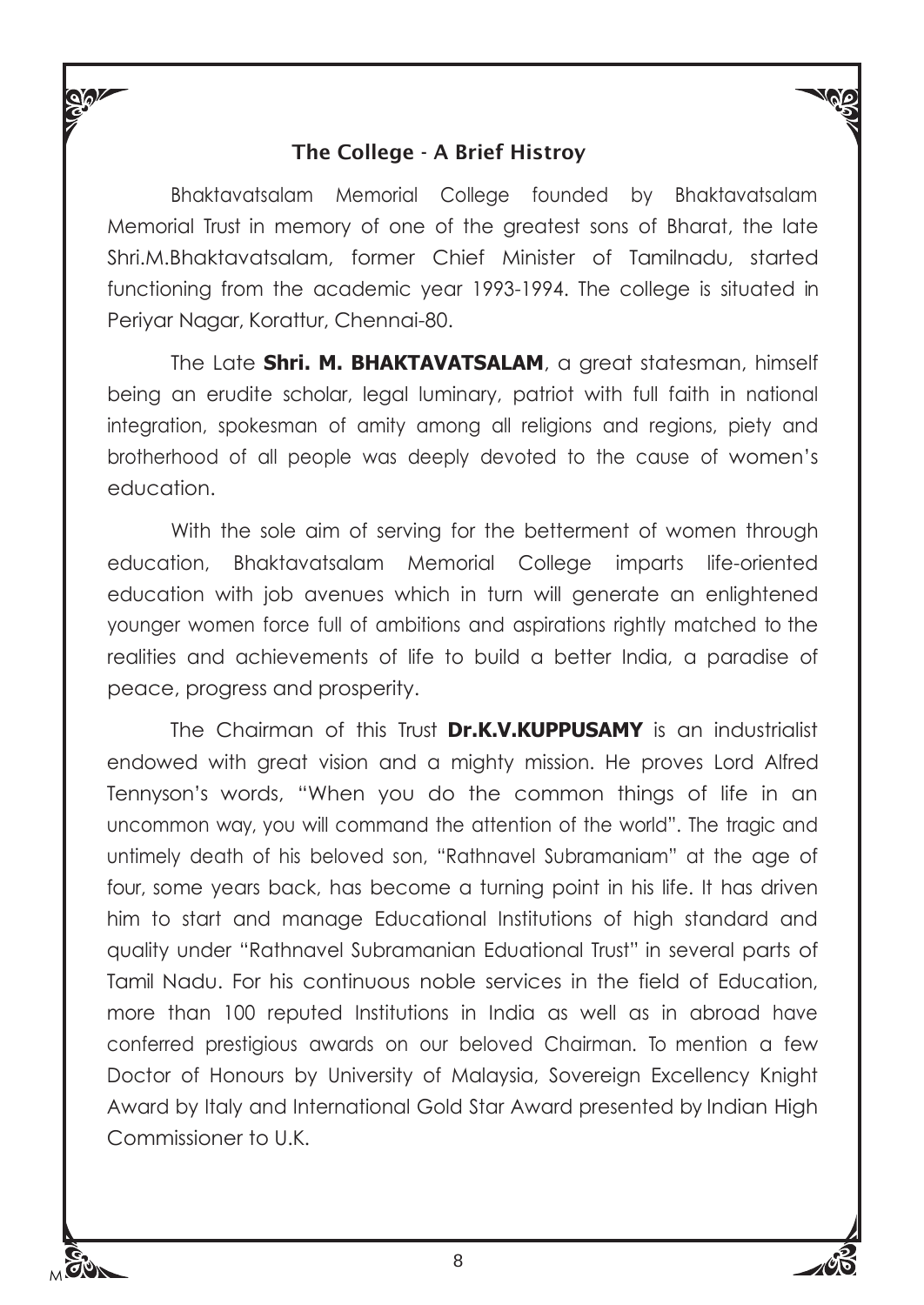**Dr. K. MARAGATHAMANI** M.B.A., Ph.D., Vice-Chairman, the daughter of our chairman upholds the name and fame of the college with her untiring efforts. She is an enlightening force of this noble Institution. She leads the college towards the success path ever since she took charge as the managing trustee. She has been awarded the prestigious RASHTRIYA GAURAV PURASKAR Award by Indian International Friendship Society on April 15, 2015 and Award for "Dedication and valuable contribution" to the Institution by P S G Sons & Charities on March 8, 2016. She was awarded Ph.D. Degree in Education by the International University in the year 2016. She was awarded Outstanding Woman Social Entrepreneur Award by the National Foundation for Entrepreneurship Development ( NFED )on International Women's Day 8<sup>th</sup> March 2017.

**Dr. S.P. RAJAGOPALAN,** the former Principal of D.G.Vaishnav College, Chennai and former Dean, College Development Council of the University of Madras & Member of the syndicate, University of Madras, is the Secretary, Striving for academic excellence.

**Dr. Mrs. C.N. ESWARI,** the Principal has more than two decades of teaching experience. An alumni of Ethiraj College for Women, Chennai, she served the same institution as a faculty of English before joining Guru Nanak College, Chennai. As Head of the Department of English at Guru Nanak College, she played a key role in designing the autonomous syllabus for English and also coordinated many Soft Skills and Personality Enrichment Programmes. She obtained her Ph.D., Degree from Anna University in 2015, her area of specialization being Diasporic writings. She has published articles in reputed international & national journals and presented papers in International seminars. She is on the Board of Studies for English in number of autonomous colleges and Universities.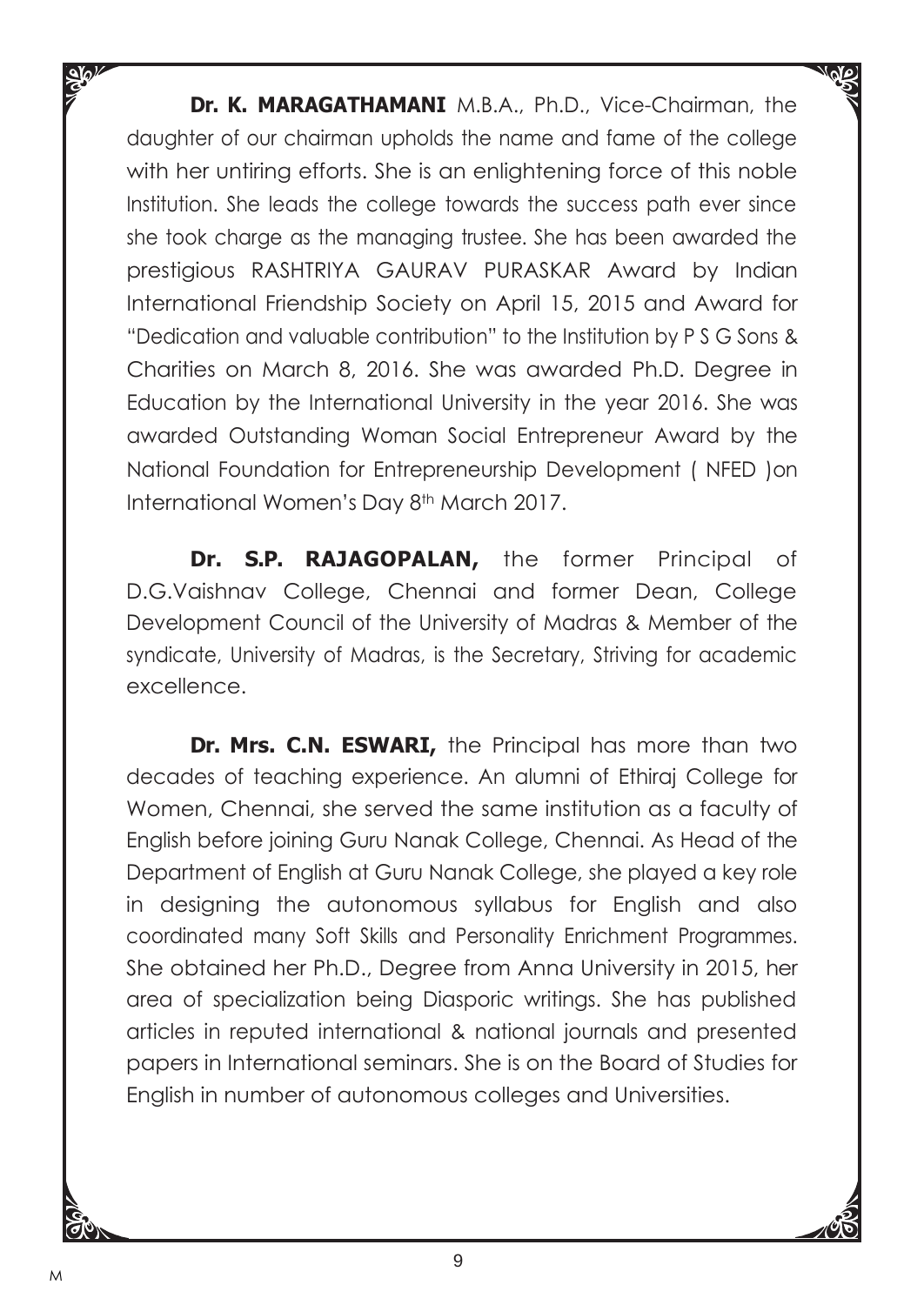### UG Courses

 $\sqrt{\phi_{\rm N}}$ 

| <b>Core Subject</b>                                                      | <b>Allied Subject</b>                                                                                         |
|--------------------------------------------------------------------------|---------------------------------------------------------------------------------------------------------------|
| <b>B.Com. (General)</b>                                                  | <b>Business Statistics and</b><br><b>Operations Research</b><br>Indian Economy,<br><b>Business Economics</b>  |
| <b>B.Com. (C.S)</b>                                                      | <b>International trade Business</b><br>Economics<br><b>Business tax</b><br>Securities law                     |
| B.Com. (ISM)                                                             | <b>Business Economics</b><br>Indian Economy<br><b>Business Statistics</b><br>Elements of operations Research  |
| <b>B.B.A.</b>                                                            | <b>Managerial Economics</b><br><b>International Trade</b><br><b>Business Statistics</b><br>Operation research |
| <b>B.A. English</b>                                                      | <b>Background to English Literature</b><br>Background<br>Background to European &<br>American Literature      |
| B.C.A.                                                                   | <b>Mathematics</b><br>Financial & Cost Accounting                                                             |
| <b>B.Sc. Electronics &amp;</b><br><b>Communication</b><br><b>Science</b> | <b>Mathematics</b><br><b>Basic Physics</b>                                                                    |
| <b>B.Sc. Computer</b><br><b>Science</b>                                  | <b>Mathematics</b><br>Physics                                                                                 |

ট

 $\frac{1}{2}$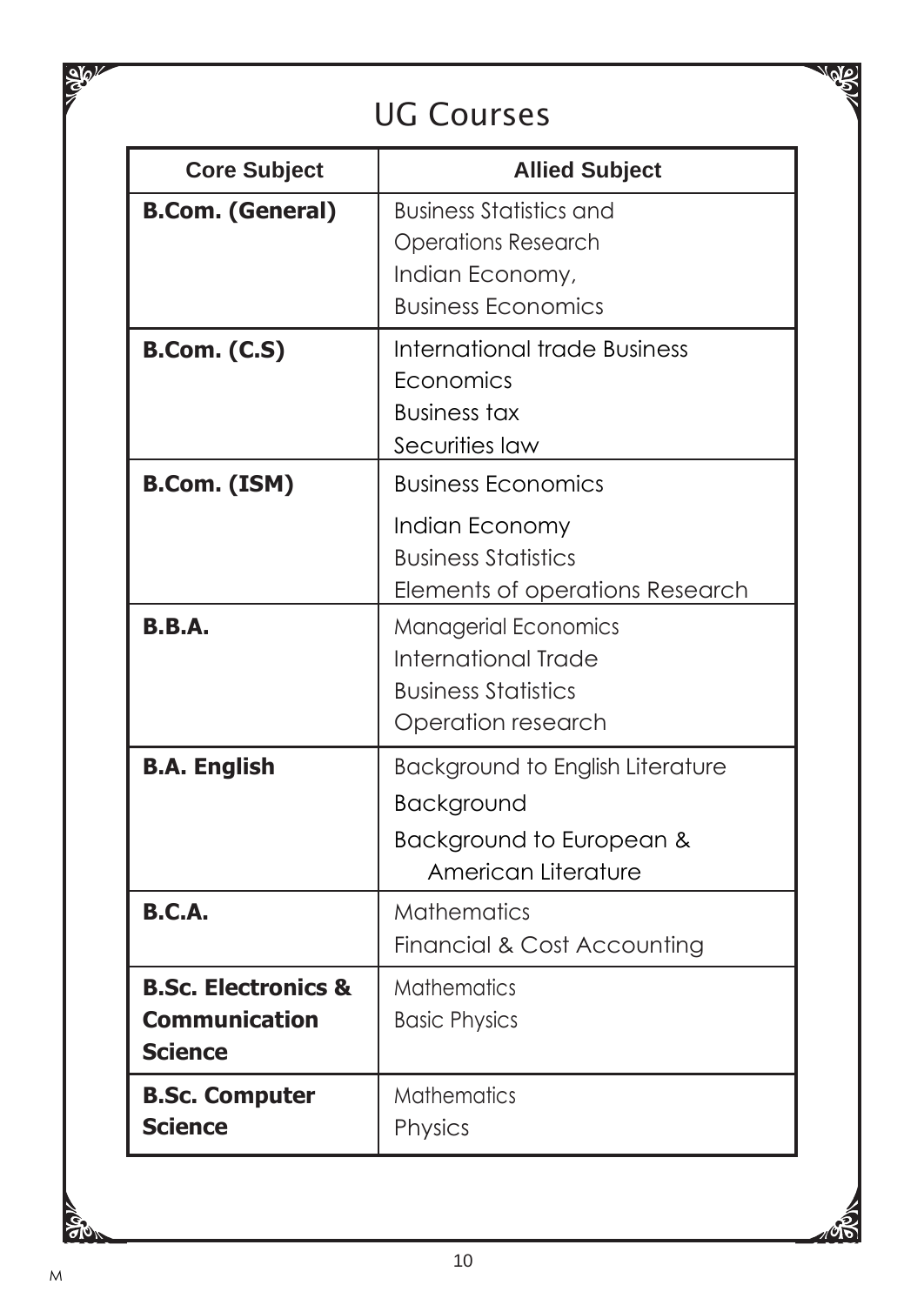# UG Courses

Vole

| <b>Core Subject</b>                                            | <b>Allied Subject</b>                                                                                                                                                                       |
|----------------------------------------------------------------|---------------------------------------------------------------------------------------------------------------------------------------------------------------------------------------------|
| <b>B.Sc. Hotel and</b><br><b>Catering</b><br><b>Management</b> | Nutrition<br>Marketing & Sales Management Hotel Law<br>Hotel Financial Management Tourism<br>Management<br><b>Hotel Accounting</b>                                                          |
| B.Sc.<br><b>Microbiology</b>                                   | <b>Bio Chemistry</b><br><b>Bio Instrumentation</b><br>Clinical lab technoloav<br><b>Clinical Bio-Chemistry</b>                                                                              |
| B.Sc.<br><b>Bio Chemistry</b>                                  | Chemistry   & II<br>Microbiology   &                                                                                                                                                        |
| <b>B.Sc. Mathematics</b>                                       | Calculus of finite Differences and<br>Numerical Analysis I<br>Calculus of finite Differences and Numerical<br>Analysis II<br>Mathematical Statistics L<br><b>Mathematical Statistics II</b> |
| <b>B.Sc. Physics</b>                                           | Mathematics   &   <br>Chemistry   & II                                                                                                                                                      |
| <b>B.Com.</b> (Accounting and<br>Finance)                      | <b>Business Communication</b><br><b>Financial Analytics</b><br><b>Business Statistics</b><br><b>Operations Research</b>                                                                     |
| <b>B.Sc. Chemistry</b>                                         | Mathematics   & II<br>Physics                                                                                                                                                               |
| <b>B.Sc. Psychology</b>                                        | Principles of Sociology<br>Fundamentals of Social Anthropology Statistics in<br>Psychology<br>Marketing & Consumer Behavior                                                                 |

 $\frac{d}{dx}$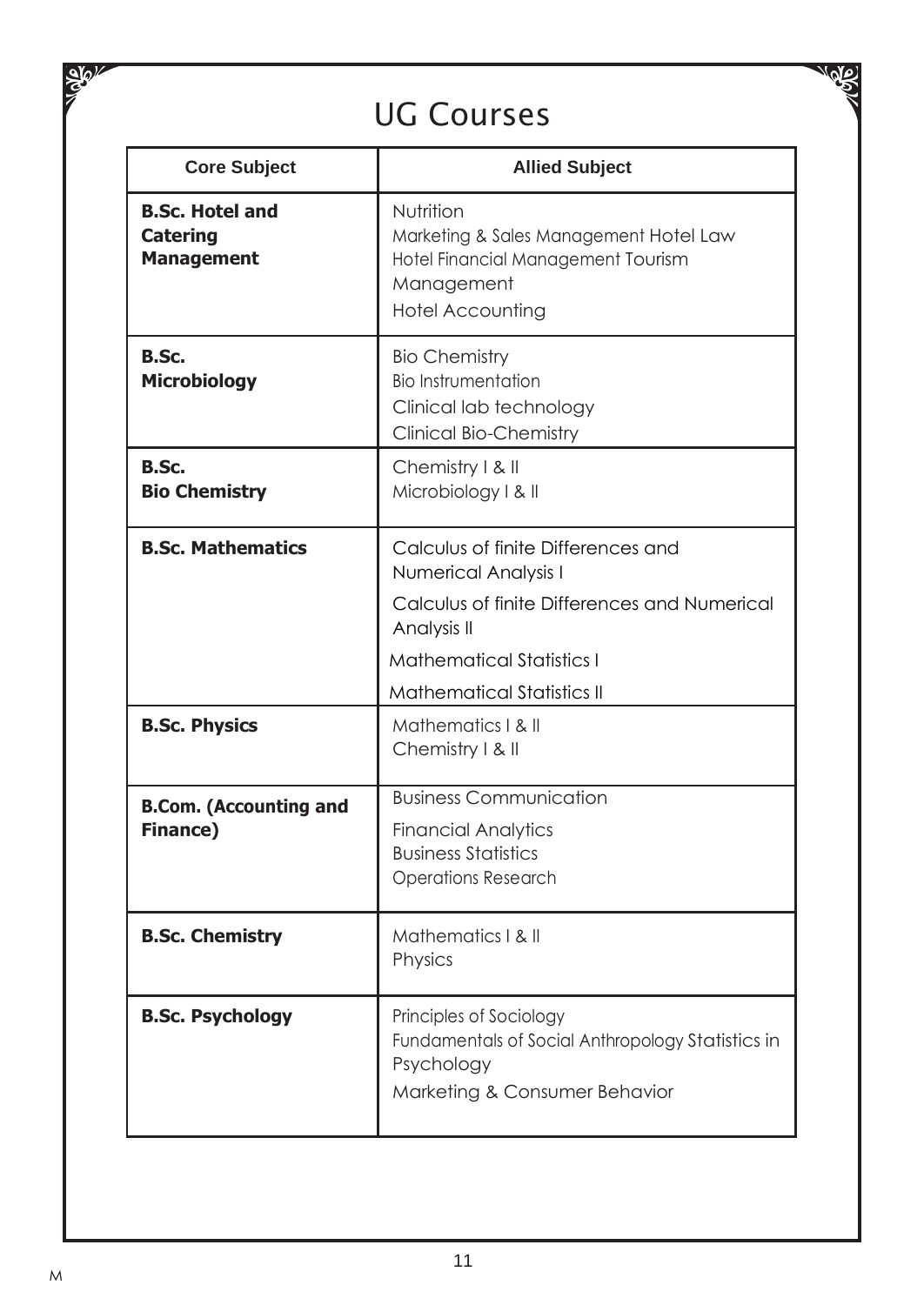## PG & Research Courses

 $\sqrt{\phi_{\rm N}}$ 

| <b>Core Subject</b>                                | <b>Elective Subject</b>                                                                                                                                                                                                               |
|----------------------------------------------------|---------------------------------------------------------------------------------------------------------------------------------------------------------------------------------------------------------------------------------------|
| M.Com.                                             | <b>Customer Relationship</b><br>Management<br><b>Consumer Behaviour</b><br>Consumer Rights and Education<br>Advertising and Salesmanship<br><b>Business Ethics and</b><br>Corporate Goverance<br>Knowledge Management                 |
| M.A. Human<br><b>Resource</b><br><b>Management</b> | Computer Languages for Management<br>Organisational Development,<br><b>Accounting for Managers</b><br>Strategic Management<br>MIS for Human Resource Management<br>Innovation and Entrepreneurship<br><b>Total Quality Management</b> |
| M.Sc. IT                                           | Visual Programming<br>Software Engineering<br>Internet Technology<br><b>Computer Graphics</b>                                                                                                                                         |
| <b>M.Sc. Biochemistry</b>                          | Microbiology<br>Energy & Drug<br>metabolism Biostatistics<br>Signal Transduction<br>Immuno Chemistry                                                                                                                                  |
| M.A. English                                       | Classics in Translation<br><b>English for Careers</b><br>Copy Editing<br><b>Film Studies</b>                                                                                                                                          |
| <b>M.Sc. Mathematics</b>                           | Fuzzy sets and Applications<br>Mathematical Programming<br>Number Theory & Cryptography<br>Algebraic Topology<br>Tensor Analysis and<br>Relativity Programming in<br>$C++$<br>Java Programming                                        |

₹

 $\frac{Q}{C}$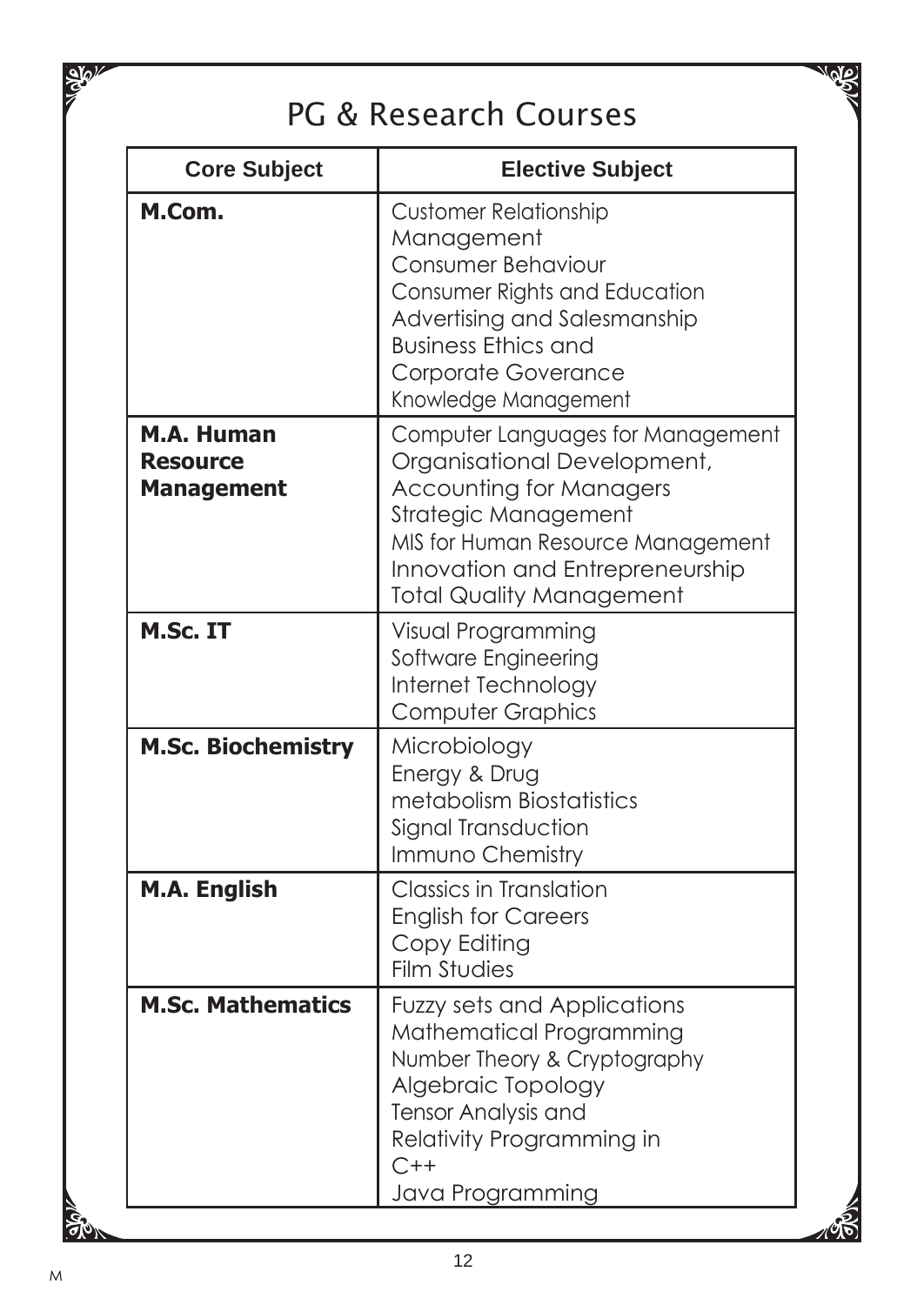### PG & Research Courses

 $\sqrt{\phi_{\rm N}}$ 

| <b>Core Subject</b>           | <b>Elective Subject</b>                                                                                                                                                                                             |
|-------------------------------|---------------------------------------------------------------------------------------------------------------------------------------------------------------------------------------------------------------------|
| <b>M.Sc. Computer Science</b> | Theoretical Foundation of Computer Science<br><b>Computer Graphics</b><br>Object-Oriented Analysis and Design<br>Cryptography<br>E-Commerce                                                                         |
| <b>M.Sc. Physics</b>          | <b>Energy Physics</b><br>Spectroscopy<br>Microprocessor and<br>Micro Controller<br>Material Science                                                                                                                 |
| <b>M.Sc. Psychology</b>       | Sports Psychology<br>Psychopathology<br>Psychology for Personal Effectiveness<br><b>Behaviour Modification</b><br>Positive Psychology<br>Marketing and advertising<br>Geriatric Psychology<br>Industrial Psychology |
| <b>M.Phil. Commerce</b>       | Part I<br>Paper I - Research Methodology Paper<br>II - Advanced Financial Management<br>Paper III - Contemporary Marketing<br>Part II- Dissertation                                                                 |
| <b>M.Phil. Biochemistry</b>   | Part I<br>Paper I - Research Methodology Paper<br>II - Analytical Methods<br>Paper III-Phyto chemistry and Clinical<br>Biochemistry<br>Part II Dissertation                                                         |
| <b>Ph.D. Commerce</b>         | <b>HRM</b><br>FD.<br><b>Finance Marketing</b>                                                                                                                                                                       |

Ià

 $\frac{1}{2}$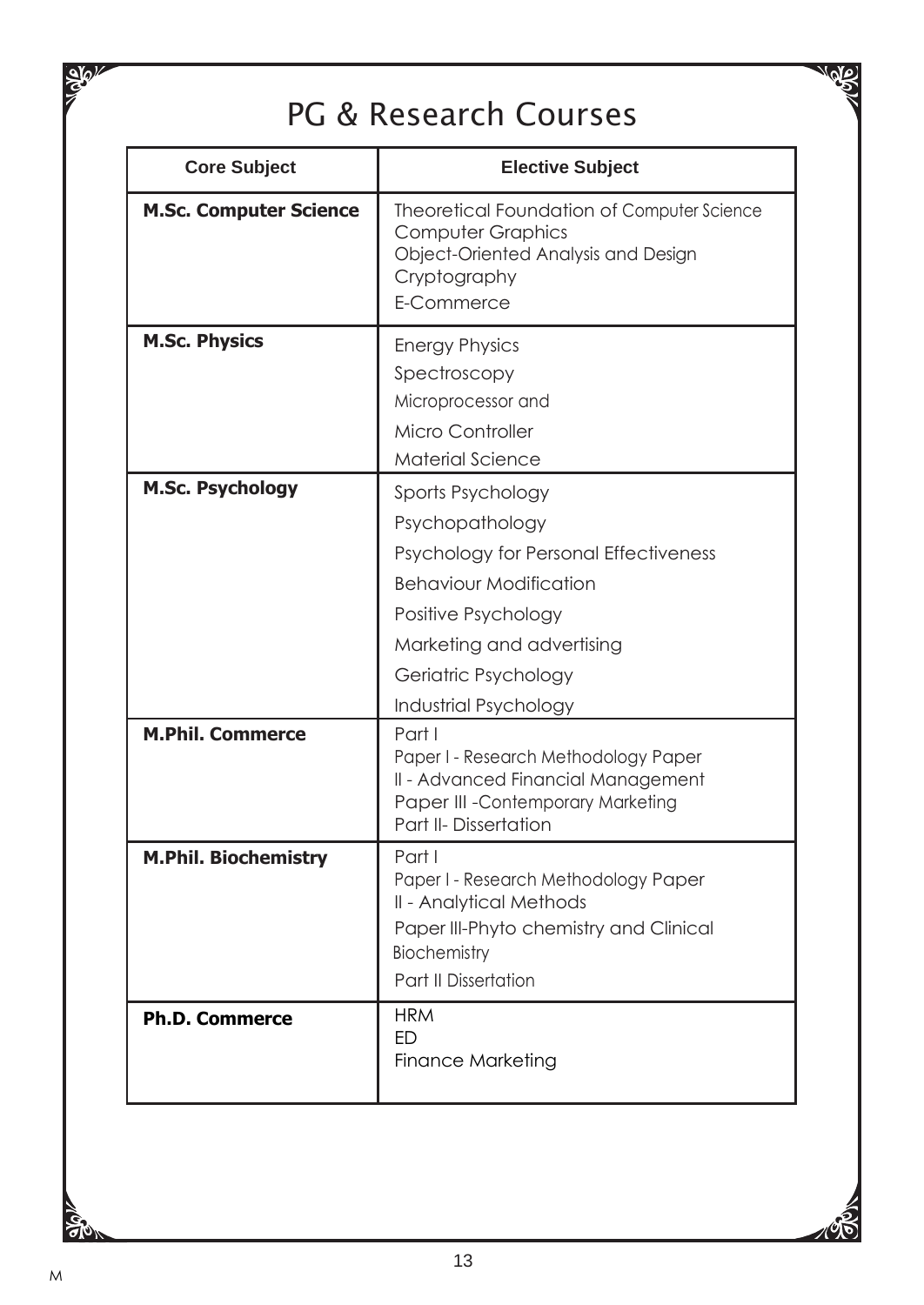### Admission and Withdrawal

- ➢ Candidates for admission to the first year of the three year Degree Course should have passed the Higher Secondary Certificate Examination or any other equivalent thereto accepted by the Syndicate, University of Madras.
- ➢ All candidates should present Transfer Certificate in original from the Institution they last attended.
- ➢ Candidates from other states should produce Eligibility Certificate from University of Madras
- ➢ Candidates from other countries shall produce Migration Certificate and also Recognition Certificate from University of Madras.
- $\triangleright$  A student admitted after the beginning of a Term should pay the whole fee for the Term.
- ➢ Students who are found to have obtained admission by producing false documents will be summarily dismissed with forfeiture of all fees paid.

|  | <b>Central Government Scholarships</b> |  |  |
|--|----------------------------------------|--|--|
|--|----------------------------------------|--|--|

| S.No. | Scholarship                       | Eligibility                                                                                                                                                                                                               |
|-------|-----------------------------------|---------------------------------------------------------------------------------------------------------------------------------------------------------------------------------------------------------------------------|
| 1.    | Central sector<br>Scholarship     | Income limit Rs.8,00,000/-P.A<br>a)<br>Minimum $80\%$ of marks in +2<br>b١<br>c) Should not have availed for<br>any other scholarship                                                                                     |
| 2.    | Minorities Welfare<br>Scholarship | a) Income limit Rs.2,00,000/-P.A<br>Minimum 50% marks in+2<br>bI<br>c) Candidates in receipt of any<br>other scholarship are not<br>eligible to apply<br>d) Only two persons in<br>the family eligible for<br>scholarship |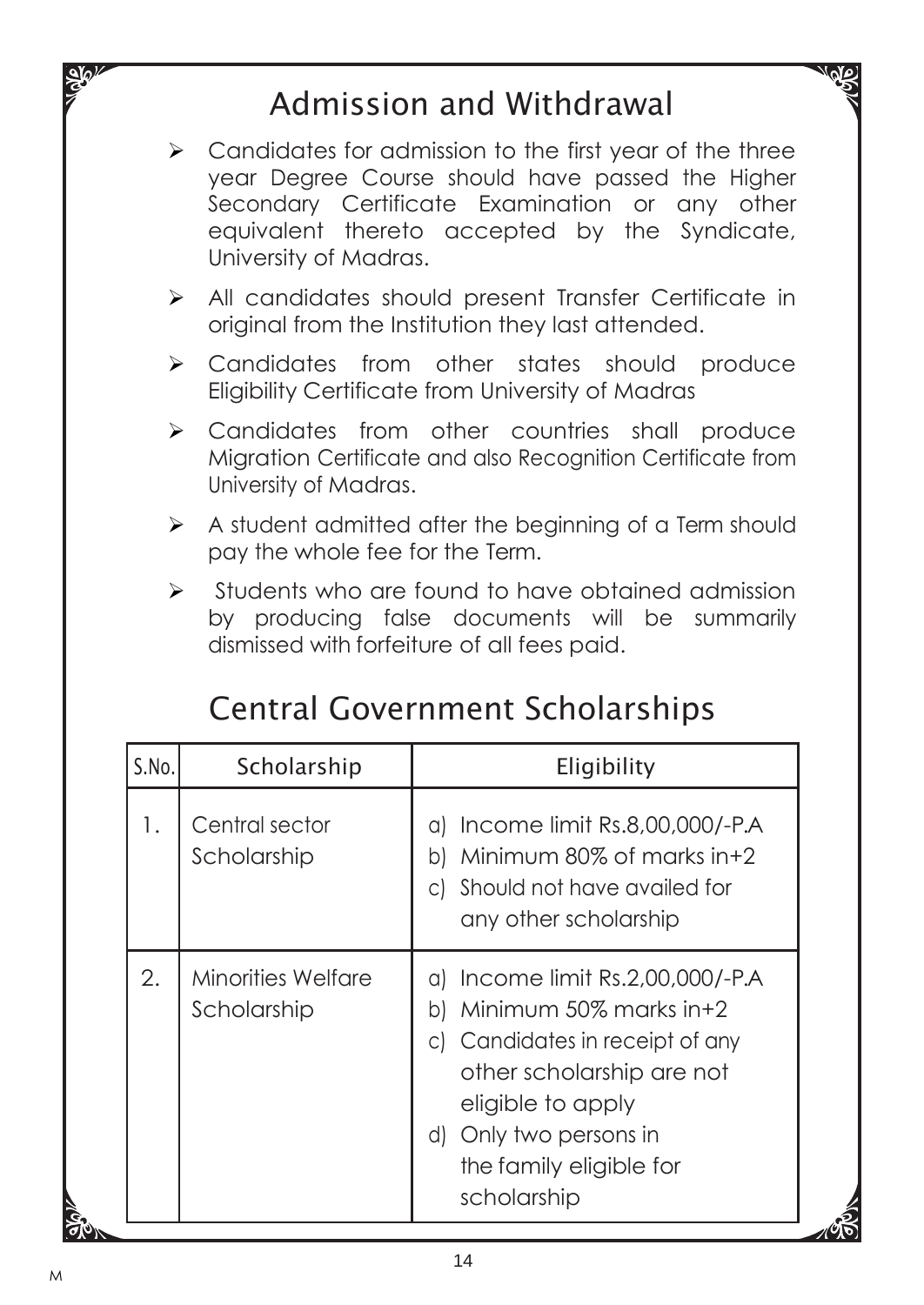# University of Madras Scholarships

 $\mathbb{Z}_p$ 

| S.No. | Scholarship                                       | Eligibility                                                                                                                                       |
|-------|---------------------------------------------------|---------------------------------------------------------------------------------------------------------------------------------------------------|
| 1.    | Mother M. Celine<br>Scholarship.                  | Highest Marks in Higher<br>Secondary examination<br>conducted by Tamil Nadu<br>Govt. in first Attempt.                                            |
| 2.    | Sun Tanjore Mahava Rao<br>Scholarship.            | Highest Marks in Higher<br>Secondary examination<br>conducted by Tamil Nadu<br>Govt. in first Attempt.<br>(Hindu Student)                         |
| 3.    | LordPentlandMussalman<br>Scholarship.             | <b>Based on Higher</b><br>Secondary examination<br>conducted by Tamil Nadu<br>Govt. in first Attempt.<br>(Muhammadar Students)                    |
| 4.    | Poet M.A. Krishna Pillai<br>Tamil Scholarship.    | Highest marks in<br>Language Tamil in Higher<br>Secondary examination<br>conducted by Tamil Nadu<br>Govt. in first Attempt.                       |
| 5.    | <b>Madras Oriental</b><br>conference Scholarship. | Highest marks in<br>Language Sanskrit in Higher<br>Secondary examination<br>conducted by Tamil Nadu<br>Govt. in first Attempt.                    |
| 6.    | Dr. A.L. Mudaliar<br>Scholarship.                 | Highest marks in<br>Language Sanskrit<br>women candidate in Higher<br>Secondary examination<br>conducted by Tamil Nadu<br>Govt. in first Attempt. |

 $\frac{1}{6}$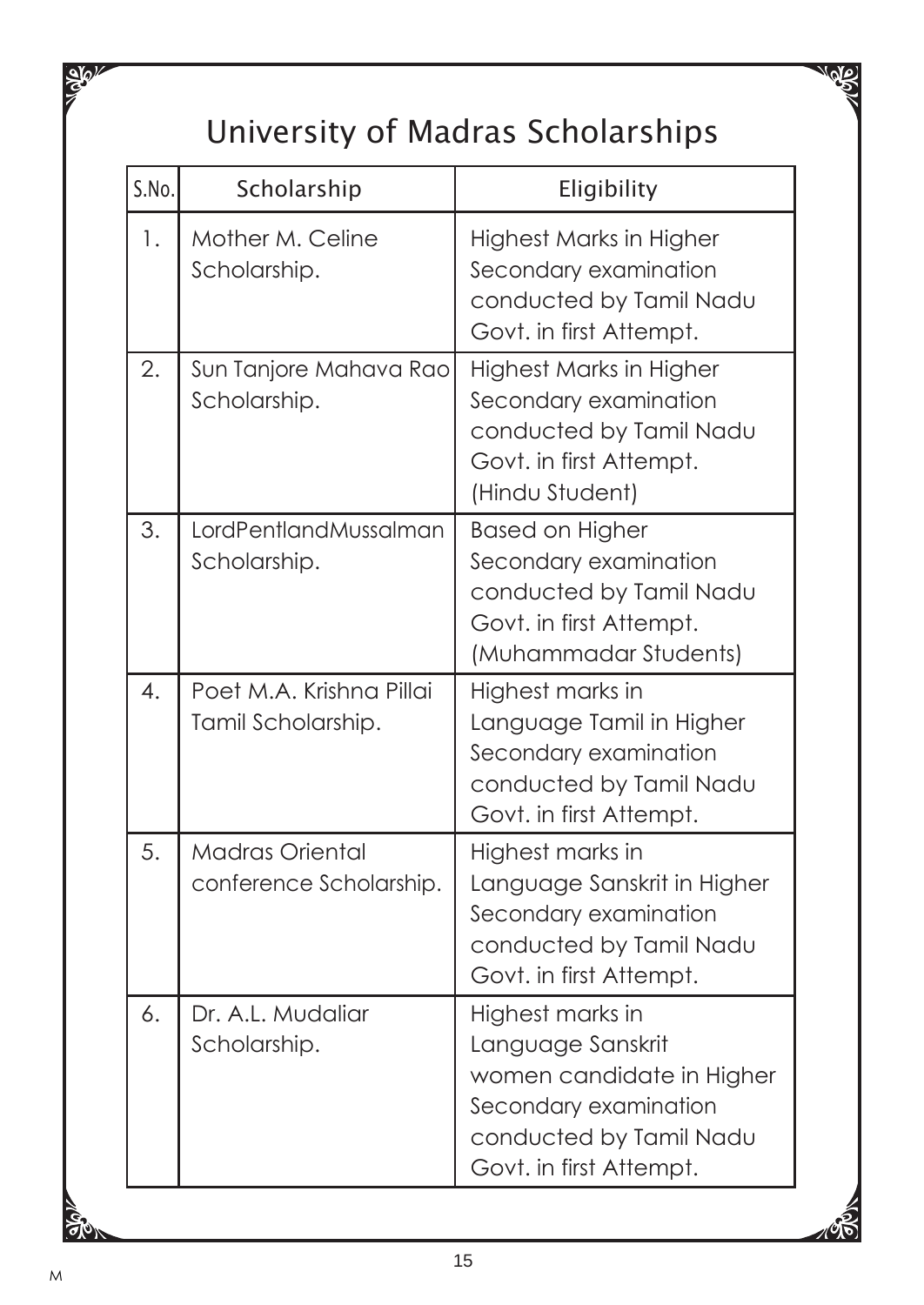# University of Madras Scholarships

 $\mathbb{Z}_p$ 

| S.No. | Scholarship                                                              | Eligibility                                                                                                                                                                                    |
|-------|--------------------------------------------------------------------------|------------------------------------------------------------------------------------------------------------------------------------------------------------------------------------------------|
| 7.    | All India Bengali Literary<br>(Madras session)<br>1955 - 56 Scholarship. | Highest marks in Higher<br>Secondary examination<br>conducted by Tamil Nadu<br>Govt. in first Attempt in<br>language Tamil, Telugu,<br>Malayalam, Kannada, Hindi,<br>Bengali in first attempt. |
| 8.    | Krupabai sathyanathan<br>Memorial Scholarship.                           | Highest mark in English in<br><b>Higher Secondary</b><br>examination conducted by<br>Tamil Nadu Govt. in first<br>Attempt.                                                                     |
| 9.    | The Johnst of carnslloch<br>Endowment Scholarship.                       | Student studying in First<br>year B.A. Degree & B.Sc.<br>Degree Highest marks in<br><b>Higher Secondary</b><br>examination conducted by<br>Tamil Nadu Govt. in first<br>Attempt.               |
| 10.   | The Governor's<br>Endowment Scholarship.                                 | Student studying in First<br>year B.A. Degree & B.Sc.<br>Degree Highest marks in<br><b>Higher Secondary</b><br>examination conducted by<br>Tamil Nadu Govt. in first<br>Attempt.               |
| 11.   | The Balaram Iyer<br>Endowment Scholarship.                               | Girl students B.Sc. Branch - I<br><b>Mathematics Highest Marks</b><br>in Higher Secondary<br>examination conducted by<br>Tamil Nadu Govt. in first<br>Attempt.                                 |

 $\frac{1}{2}$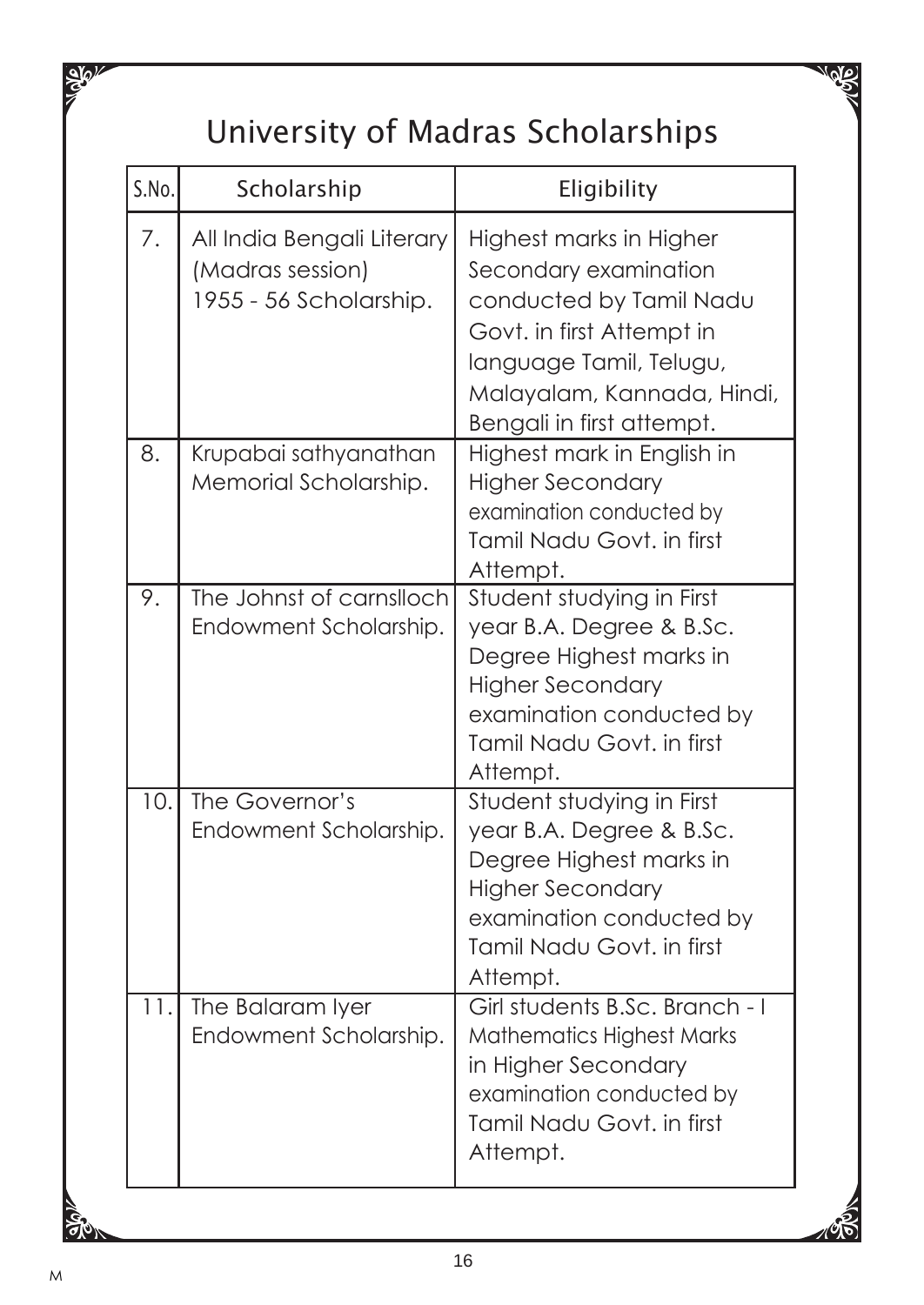#### University of Madras Scholarships

**Nole** 

| S.No. | Scholarship                                            | Eligibility                                                                                                                            |
|-------|--------------------------------------------------------|----------------------------------------------------------------------------------------------------------------------------------------|
| 12.   | The Professor Bhimana kunta<br>Rao Scholarship.        | One student first year M.Sc<br>Branch - I Mathematics<br>(Brahmin student) securing<br>highest marks in Branch-I B.Sc.<br>Mathematics. |
| 13.   | Sydicate Bank Golden Jubilee<br>Endowment Scholarship. | Student who is undergoing First<br>year M.Com Secured highest<br>percentage in (UG) in first<br>Attempt.                               |
| 14.   | His Holines the popes<br>Endowment Scholarship.        | Student University first year<br>M.A/M.Com/MSc-Higher<br>percentage in UG first attempt.                                               |
| 15.   | The Lions International<br>Endowment Scholarship.      | I year M.A.Degree & I year<br>M.Sc Degree, By securing<br>highest marks in UG in first<br>attempt.                                     |
| 16.   | The K.N. Ayya Ayyar<br>Endowment Scholarship.          | One student first year M.Sc<br>Branch - I Mathematics Degree,<br>by securing highest marks in UG in<br>first attempt.                  |

#### State Government Scholarships

| Scholarship<br>Eligibility<br>S.No.                                                                                                                                                                                        |
|----------------------------------------------------------------------------------------------------------------------------------------------------------------------------------------------------------------------------|
| SC/ST Scholarships<br>Income limit Rs.2,50,000/-PA<br>Ι.<br>a<br>75% of Attendence<br>Should not have availed for any<br>other ScholarShip<br><b>Community Certificate</b><br>obtained from Tamilnadu State<br>Government. |

So.

**SOLU**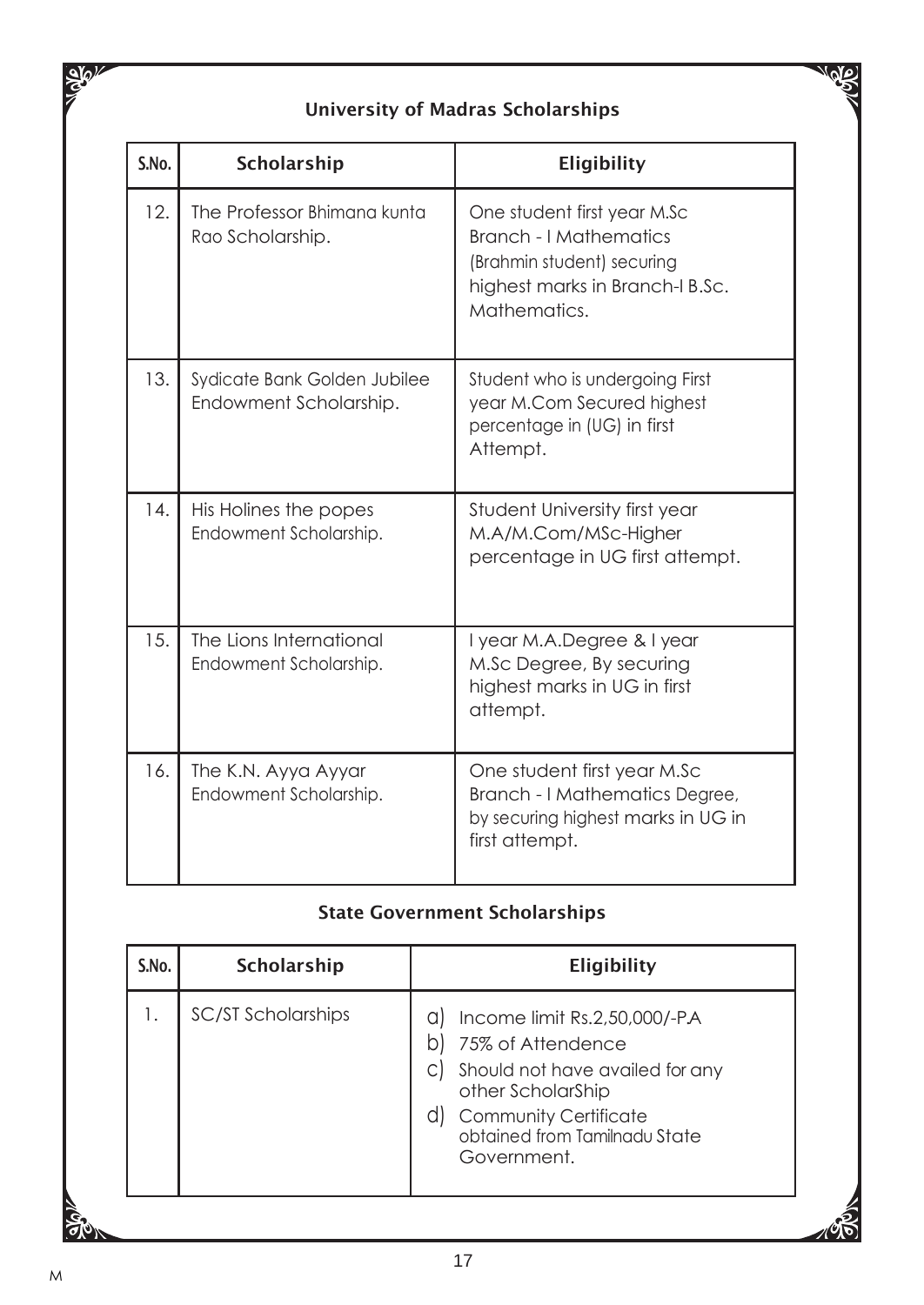|       |                                                                                                                                          | <b>Private Educational Trust Scholarships</b>                    |
|-------|------------------------------------------------------------------------------------------------------------------------------------------|------------------------------------------------------------------|
| S.No. | Scholarship                                                                                                                              | Eligibility                                                      |
| 1.    | Sri.K.R.Sundararajan<br>Scholarship<br>c/o.l.l.E.T.,363,<br>Arcot Road.<br>Kodambakkam,<br>Chennai - 600 024.                            | Deserving student based on<br>Academic and Family<br>background. |
| 2.    | Shri.M.Bhaktavatsalam<br><b>Centenary Celebration</b><br>Committee Trust<br>No.8/47A,<br>Bhaktavatsalam Salai,<br>Mylapore, Chennai - 4. | Deserving student based on<br>Academic and Family<br>background. |

### Smt. Padmavathy Scholarship

Smt.Padmavathy Scholarship is awarded by the management to deserving students nominated by head of the department on merit and means basis.



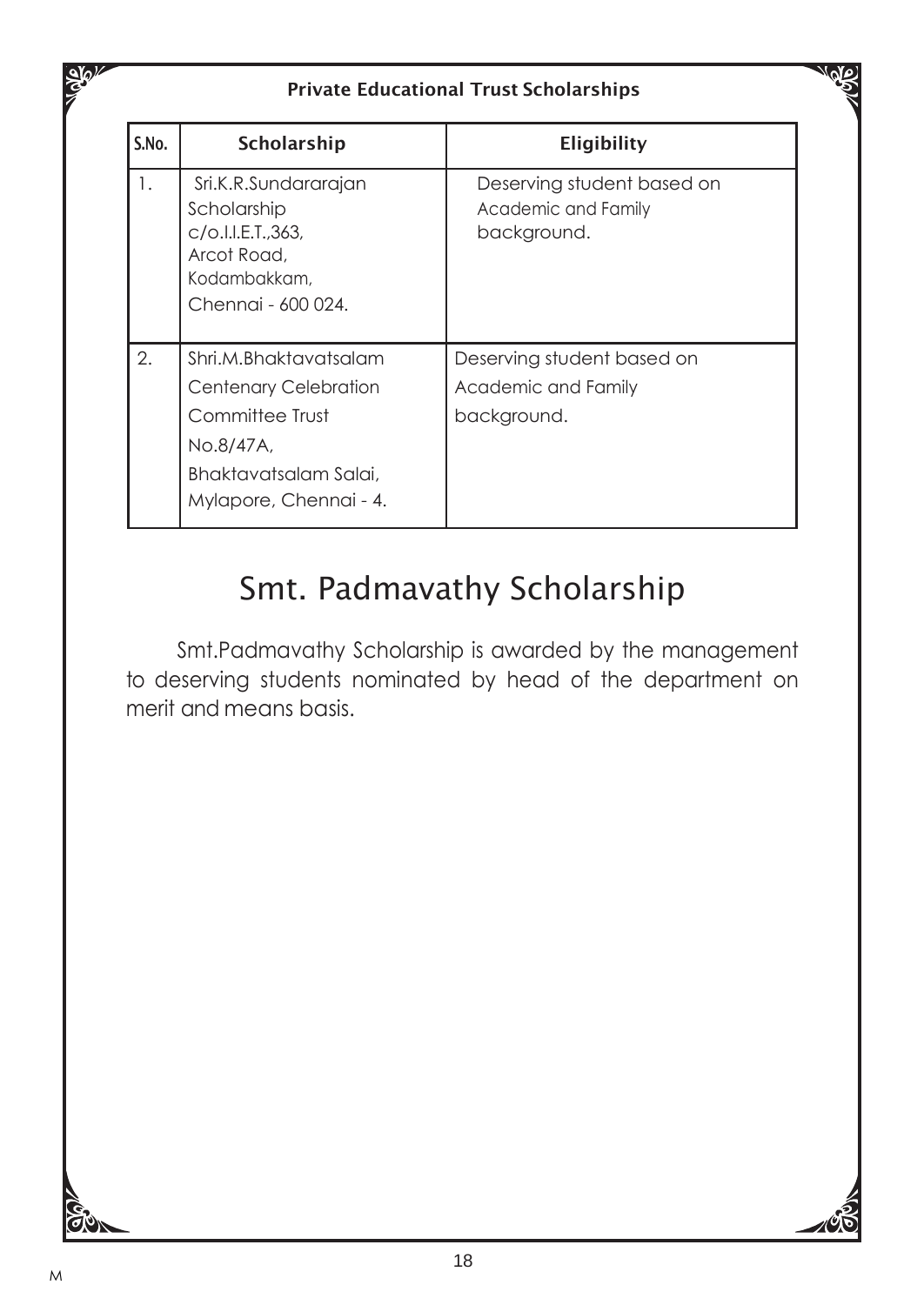### Continuous Evaluation Process

As stipulated by the University, the maximum marks for each theory paper is 100 with 25 for Internal Assessment (IA) and 75 for University Examination. The maximum marks for each practical paper is 100 with 40 for Internal Assessment and 60 for University Examination.

| S.No           | Theory     | <b>Marks</b> | Practical              | Marks |
|----------------|------------|--------------|------------------------|-------|
|                | Test       | 10           | <b>Practical Skill</b> | 20    |
| $\overline{2}$ | Seminar    | 5            | Submission of Record   | 10    |
| 3              | Assignment | 5            | Attendance             | 10    |
|                | Attendance | 5            |                        |       |
|                | Total      | 25           | Total                  | 40    |

### Distribution of marks for Continuous Internal Assessment

### Redressal Cell

- Grievances will be written in the prescribed format.
- A form will be given to the students through student's council.
- $\blacksquare$  The students can collect the form and filled in forms to be put in the respective grievance boxes in a sealed cover.
- Everyday the boxes are opened by 5.00 P.M.
- The respective committee meets if there are any grievances.
- The sealed cover will be opened in front of the committee members for discussion.
- The Action taken report will be filed.

#### Advisory Committee

The Advisory committee is constituted for the departments to enhance the curricular aspects and to improve the teaching methodology adopted by the members of the staff. The committee members meet every year and give their suggestion for the progress of the department.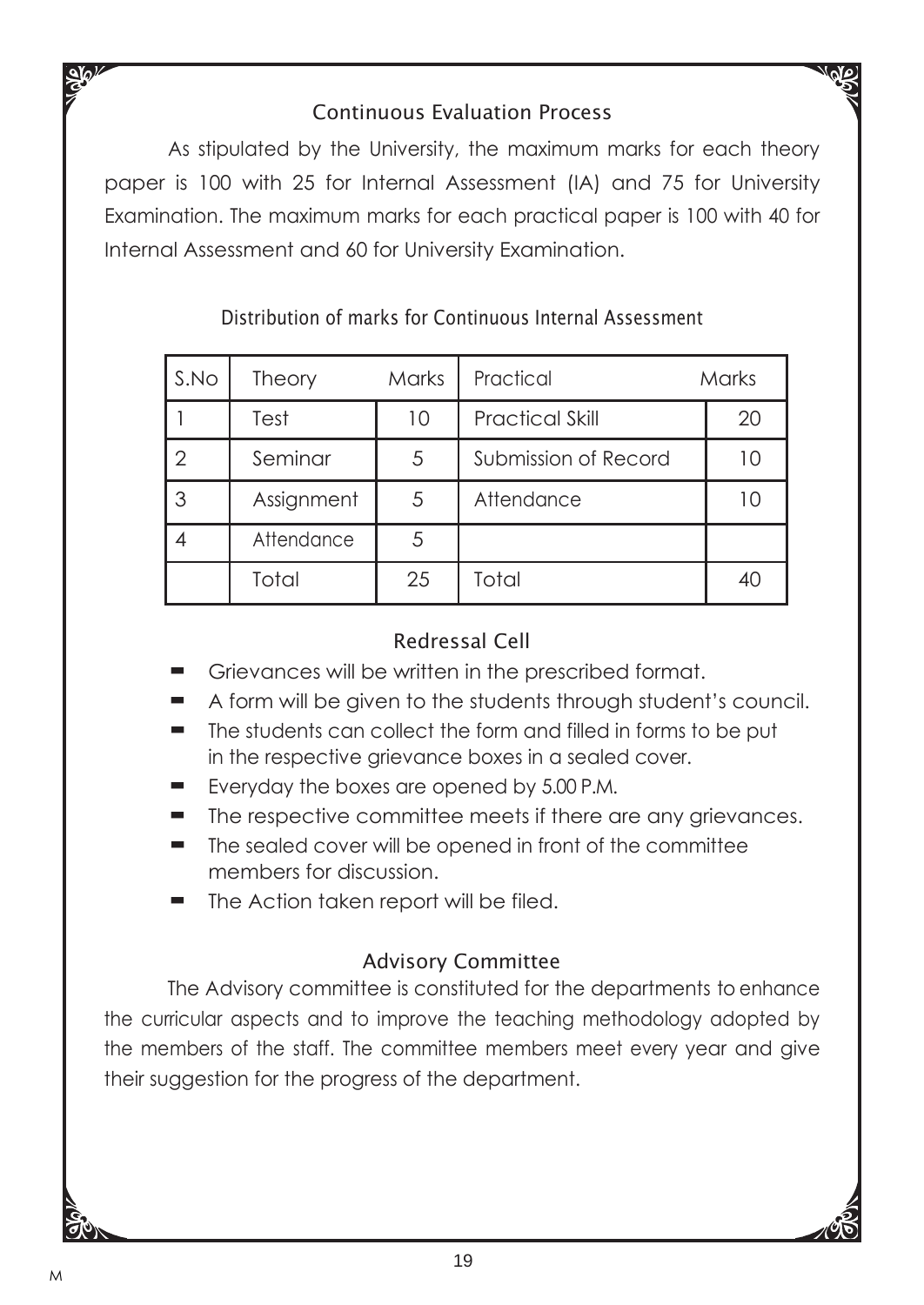### Rules of Attendance and Discipline

- ➢ No student shall absent herself from the College without permission. Application for leave must be made before hand to the Principal in the form provided for the purpose. When the absence is due to unforeseen causes, an application form for leave must be submitted as soon as possible and in no case later than the first day of return to College. Leave applied in time will ordinarily be granted when proper reasons are given but in case of sickness extending for more than three days the Principal may require the production of Medical Certificate.
- ➢ Application for leave from students residing in the hostel should be counter signed by the deputy warden.
- ➢ If a student absents herself for a week without permission, her name may be removed from the roll sun less she can show that hero mission to obtain leave was unavoidable.
- ➢ A student, if absent without permission for any part of the morning or afternoon class will be considered absent for half day.
- ➢ Strict action will be taken against late comers
- ➢ Students are not permitted to leave the college during college hours without the prior permission of the Principal or the staff advisor. Letters related to irregular attendance will be sent to the parents or guardian.
- ➢ Student entering a class after the roll-call should report the fact of her presence to the Lecturers or she will be marked absent.
- ➢ 75%attendanceiscompulsoryforappearingfortheUniversity Examination.
- ➢ The progress report gives an evaluation of the performance of the student in the first terminal examination and model examination. The periodical progress reports and attendance of students will be reviewed by the Principal and Head of the

 $\frac{1}{2}$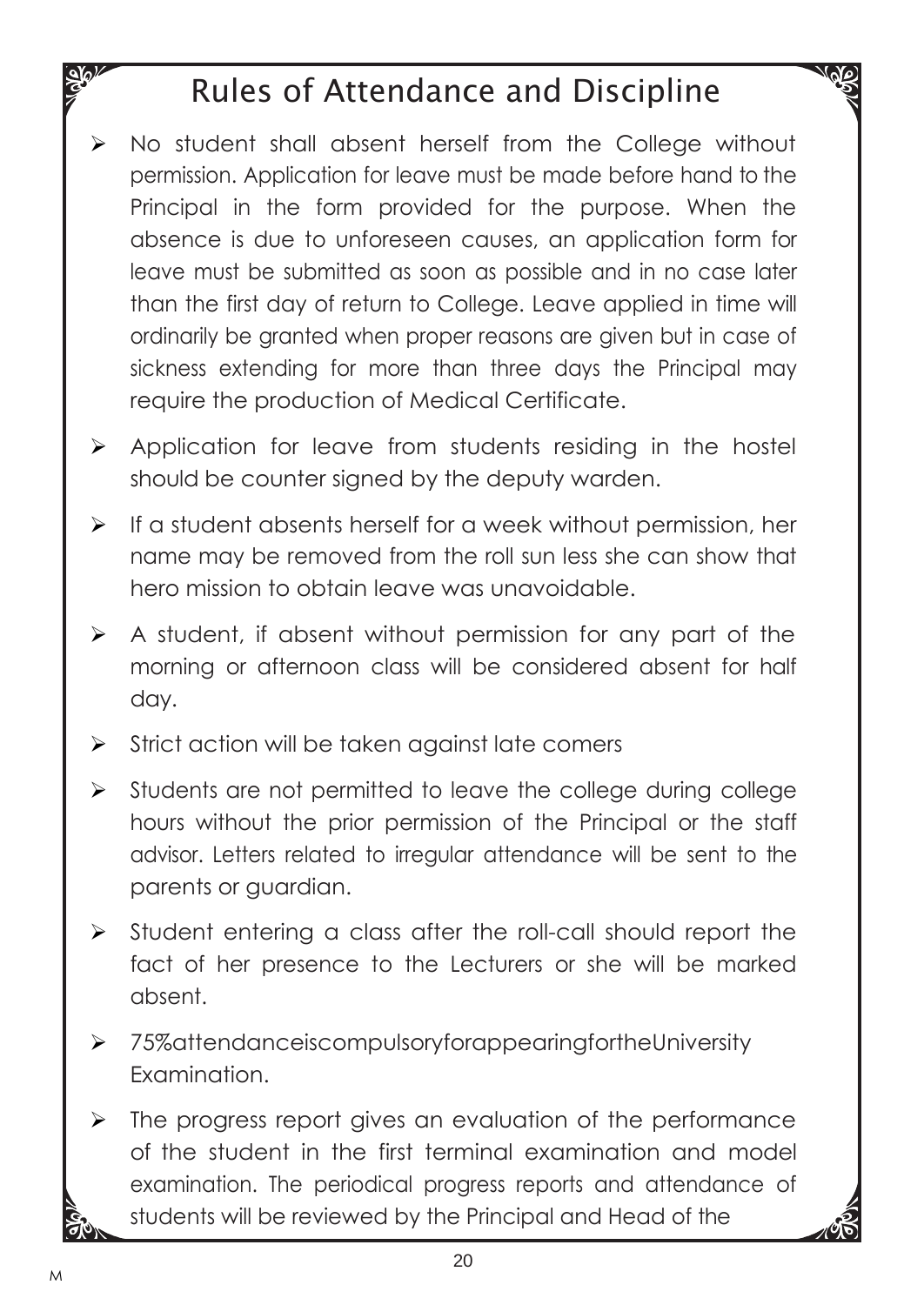Departments. Students who do not show progress and whose performance is adjudged to be unsatisfactory will not be permitted to appear for the University Examination.

- ➢ Except in very special cases, students will not be allowed to absent themselves from college examinations. Students who indulge in bunking will be suspended. Students who absent themselves for test so exams will have to bring their parents for an explanation. Periodical tests will be conducted regularly. Reports will be sent to the Parent or guardian of each student.
- ➢ Every student of the college roll is assigned to the care of a tutor, one of the members of the staff whom she can consult on all matters on which she requires advice and guidance.
- ➢ Students are expected to conform to the dress regulations laid down by the College and dress modestly. Every student shall wear a Saree with a sleeved Blouse or Salwar with sleeved Kurta and Dupatta within the college campus.
- ➢ Students are permitted to represent the College in Inter Collegiate competition sonly with the prior permission of the Principal of the College.
- ➢ Sale of tickets or collection of money for any purpose within the College can be carried out only with the prior permission of the Principal.
- ➢ Every student should carry her Identity card and should be shown on demand by any member of the teaching staff; Entry into college campus is permitted only after showing the I.D. Cards
- ➢ Only basic version of mobile phone is allowed for emergency use. Cell phones with camera and android facilities will be ceased.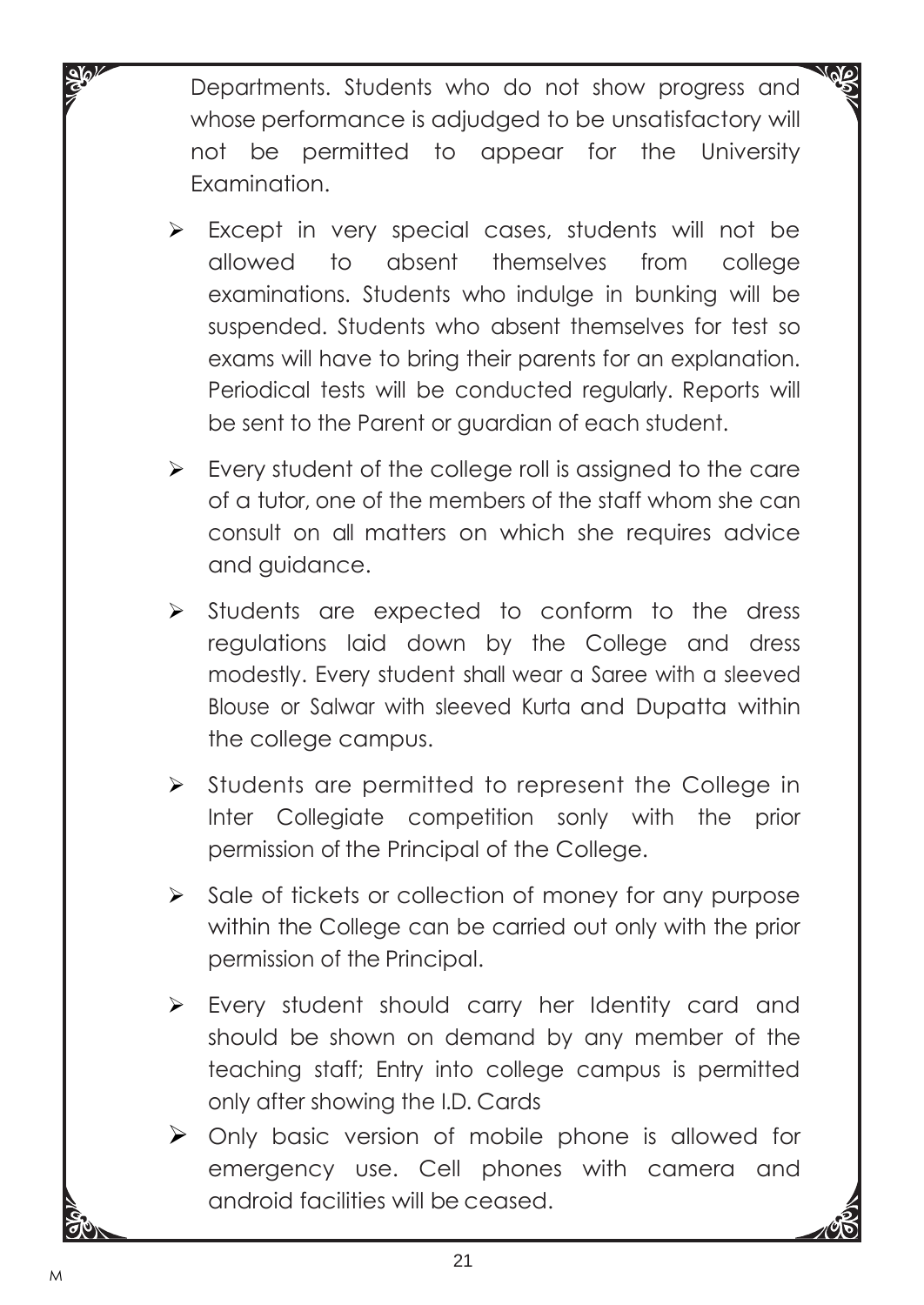

### Library Regulations



The College has a fully automated digital Library with INFLIBNET facilities.

- ➢ All students of the college are admitted as members of the college library.
- ➢ Library is open on all working days from 8.45a.m. to 5.00p.m with a break of half-an–hour for lunch.
- ➢ Issue of library books and their return is Permissible on all working days from 9.00 a.m. to 4.30 p.m.
- ➢ Students are issued bar–coded library identity cards.
- $\triangleright$  Students must log in their id card in the gate register before entering the library.
- ➢ Exchange of ID Card is not permitted.
- ➢ A book will be issued or renewed only when the ID Card is produced.
- ➢ Booksareissuedforaperiodof15days.
- ➢ Books should be returned on or before the due date. Weekend and other declared holidays are excluded while calculating the periodof15days.
- $\triangleright$  A fine of Rs. 10/-per day, per book will be charged when overdue.
- ➢ Books may be renewed twice for a further period of 15days from the due date.
- ➢ Students must examine each book before borrowing and immediately report any damaged or missing pages to the librarian. Otherwise she wills he held responsible for the damage to the books.
- ➢ Books must not be marked or damaged in anyway.
- ➢ If a student damages or loses a book, it will have to be replaced by a new one or pay the cost of the book.
- ➢ Students are permitted to carry only one note book inside the library to take down notes. They are not permitted to carry any other printed matter or files into the library.
- ➢ Strict silence should be maintained in the library.

Reference books will not be issued. Such books may be referred only in the library during working hours.



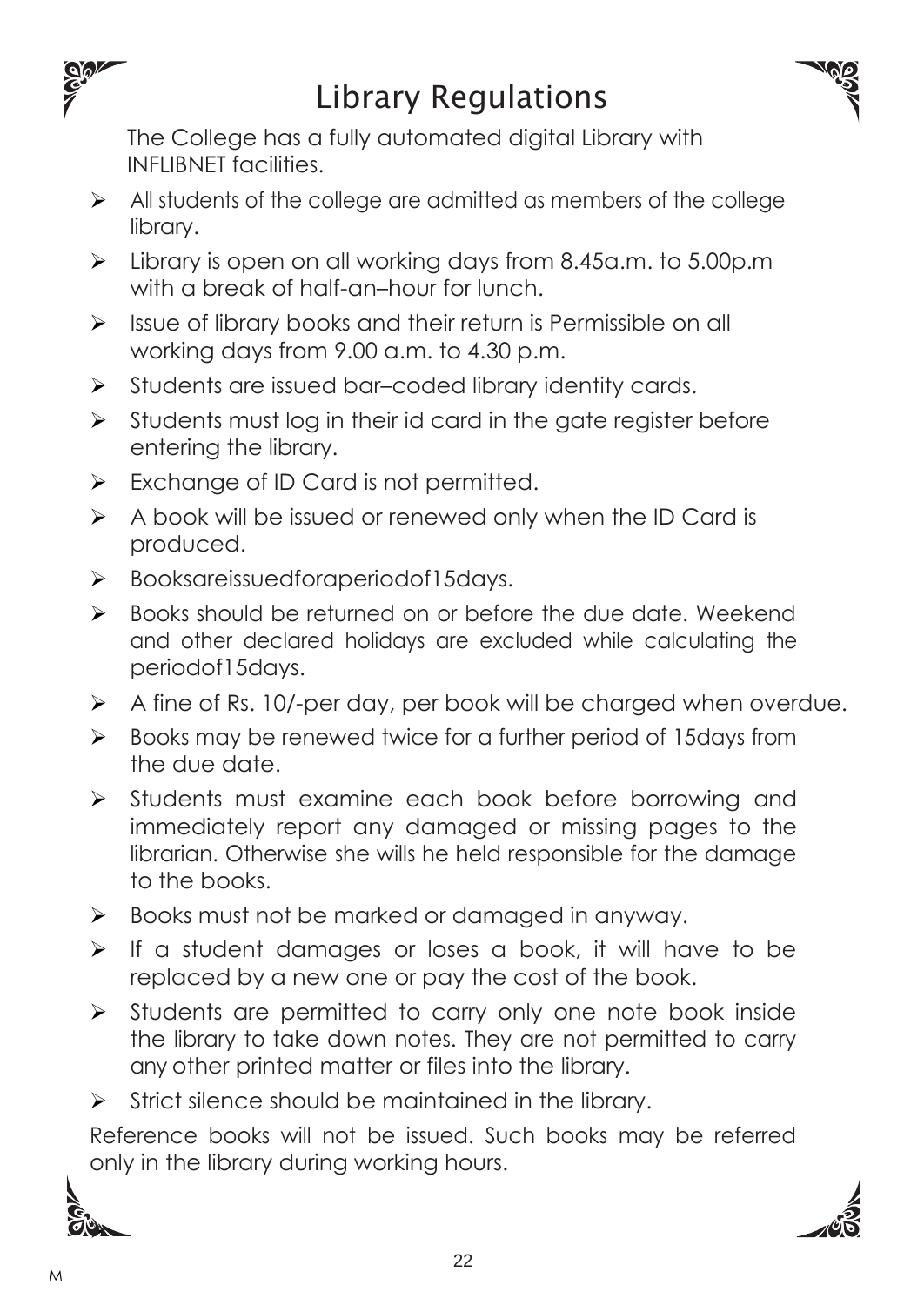| <b>BOY</b>  |            |                  |                        |                                                                            | تنابهاته                 |
|-------------|------------|------------------|------------------------|----------------------------------------------------------------------------|--------------------------|
|             |            |                  |                        | <b>MAY 2020</b>                                                            |                          |
| <b>DATE</b> | <b>DAY</b> | <b>DAY ORDER</b> |                        | <b>PARTICULARS</b>                                                         | $SHIFT - I$ SHIFT -<br>Ш |
|             |            |                  | $SHIFT - I$ SHIFT - II |                                                                            |                          |
| 01          | Fri        |                  |                        |                                                                            |                          |
| 02          | Sat        |                  |                        |                                                                            |                          |
| 03          | Sun        |                  |                        |                                                                            |                          |
| 04          | Mon        |                  |                        |                                                                            |                          |
| 05          | Tue        |                  |                        |                                                                            |                          |
| 06          | Wed        |                  |                        |                                                                            |                          |
| 07          | Thu        |                  |                        |                                                                            |                          |
| 08          | Fri        |                  |                        | E-Quiz-IQAC                                                                |                          |
| 09          | Sat        |                  |                        | E- Quiz - IQAC                                                             |                          |
| 10          | Sun        |                  |                        |                                                                            |                          |
| 11          | Mon        |                  |                        | E-Quiz - BCA &M.sc Dept                                                    |                          |
| 12          | Tue        |                  |                        | E-Quiz - BCA &M.Sc Dept, E-Quiz - French Dept                              |                          |
| 13          | Wed        |                  |                        | E-Quiz - French Dept, Webinar - B.com(cs)Dept                              |                          |
| 14          | Thu        |                  |                        | Webinar - PG &Research Dept of Commerce                                    |                          |
| 15          | Fri        |                  |                        | Webinar -BCA & M.Sc Chemistry, PG HRM, ED cell                             |                          |
| 16          | Sat        |                  |                        | Webinar - ED Cell, PG & Research Dept of Bio-<br>Chemistry                 |                          |
| 17          | Sun        |                  |                        |                                                                            |                          |
| 18          | Mon        |                  |                        | Webinar - B.Com(A&F), E-Quiz conducted by PG<br>Physics                    |                          |
| 19          | Tue        |                  |                        |                                                                            |                          |
| 20          | Wed        |                  |                        | Webinar - BCA &M.Sc,UG Physics, Chemistry,<br>Micro-Biology                |                          |
| 21          | Thu        |                  |                        | Webinar - B.Sc Computer&M.Sc(IT),E-Quiz - UG<br>English.                   |                          |
| 22          | Fri        |                  |                        | Webinar - Chemistry, E-Quiz - Tamil,                                       |                          |
| 23          | Sat        |                  |                        | Webinar - BCA &M.Sc., Electronics<br>&Communications                       |                          |
| 24          | Sun        |                  |                        |                                                                            |                          |
| 25          | Mon        |                  |                        | Webinar - PG &Research Bio-Chemistry(Ramzan)                               |                          |
| 26          | Tue        |                  |                        | Webinar - Placement cell, E-Quiz - Hindi                                   |                          |
| 27          | Wed        |                  |                        | Webinar - Psychology, E-Quiz - B.Com(A&F)                                  |                          |
| 28          | Thu        |                  |                        | Webinar - PG &Research Commerce                                            |                          |
| 29          | Fri        |                  |                        | Webinar - PG Physics, B.Sc(comp)&M.Sc(IT)                                  |                          |
| 30          | Sat        |                  |                        | Webinar - B.Sc(Comp)& M.Sc(IT), E-Quiz-PG &<br>Research Commerce, PG MATHS |                          |
| 31          | Sun        |                  |                        |                                                                            |                          |
|             |            |                  |                        |                                                                            |                          |

No. of working days for shift I: Shift II: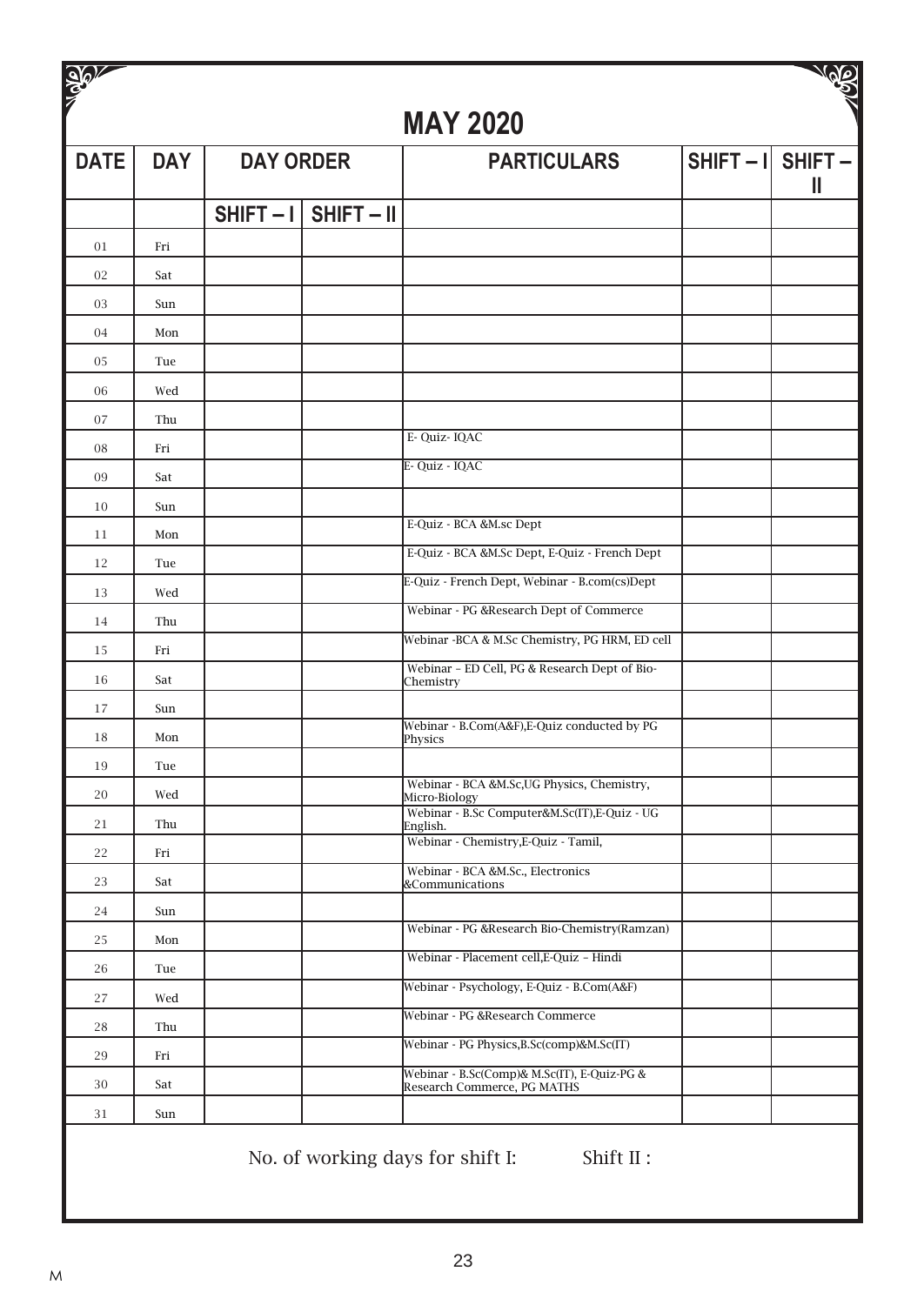| $\frac{96}{2}$ |            |                      | <b>JUNE 2020</b>                                                           |                      | <b>AGIST</b> |
|----------------|------------|----------------------|----------------------------------------------------------------------------|----------------------|--------------|
| <b>DATE</b>    | <b>DAY</b> | <b>DAY ORDER</b>     | <b>PARTICULARS</b>                                                         | SHIFT - I SHIFT - II |              |
|                |            | SHIFT - I SHIFT - II |                                                                            |                      |              |
| 01             | Mon        |                      | Webinar - B.Com(ISM), E-Quiz - UG Maths                                    |                      |              |
| 02             | Tue        |                      | E-Quiz - UG Maths, UG English                                              |                      |              |
| 03             | Wed        |                      | E-Quiz - PG English                                                        |                      |              |
| 04             | Thu        |                      | E-Quiz - UG English                                                        |                      |              |
| 05             | Fri        |                      | Webinar - PG &Research Dept of Bio-Chemistry                               |                      |              |
| 06             | Sat        |                      | Webinar - BCA &M.Sc Computer Science, E-Quiz - NDLI                        |                      |              |
| 07             | Sun        |                      | Webinar - BBA Dept                                                         |                      |              |
| 08             | Mon        |                      | E-Quiz - UG English                                                        |                      |              |
| 09             | Tue        |                      | E-Quiz - UG English, Webinar - B.Com(ISM)                                  |                      |              |
| 10             | Wed        |                      | Webinar - B.Com(cs), E-Poster - Microbiology                               |                      |              |
| 11             | Thu        |                      | Webinar - PG &Research Dept of Commerce                                    |                      |              |
| 12             | Fri        |                      |                                                                            |                      |              |
| 13             | Sat        |                      | Webinar - PG &Research Dept of Commerce                                    |                      |              |
| 14             | Sun        |                      |                                                                            |                      |              |
| 15             | Mon        |                      | Webinar - B.Com(ISM), Dept of Tamil                                        |                      |              |
| 16             | Tue        |                      | Webinar - PG &Research Dept of Commerce                                    |                      |              |
| 17             | Wed        |                      | Webinar - PG &Research Dept of Commerce                                    |                      |              |
| 18             | Thu        |                      |                                                                            |                      |              |
| 19             | Fri        |                      |                                                                            |                      |              |
| 20             | Sat        |                      | Webinar - PG &Research Dept of Commerce,UG<br>English, BCA & M.Sc Computer |                      |              |
| 21             | Sun        |                      |                                                                            |                      |              |
| 22             | Mon        |                      |                                                                            |                      |              |
| 23             | Tue        |                      |                                                                            |                      |              |
| 24             | Wed        |                      |                                                                            |                      |              |
| 25             | Thu        |                      |                                                                            |                      |              |
| 26             | Fri        |                      |                                                                            |                      |              |
| 27             | Sat        |                      | International Virtual Conference -<br>B.Sc(Chemistry)                      |                      |              |
| 28             | Sun        |                      |                                                                            |                      |              |
| 29             | Mon        |                      |                                                                            |                      |              |
| 30             | Tue        |                      |                                                                            |                      |              |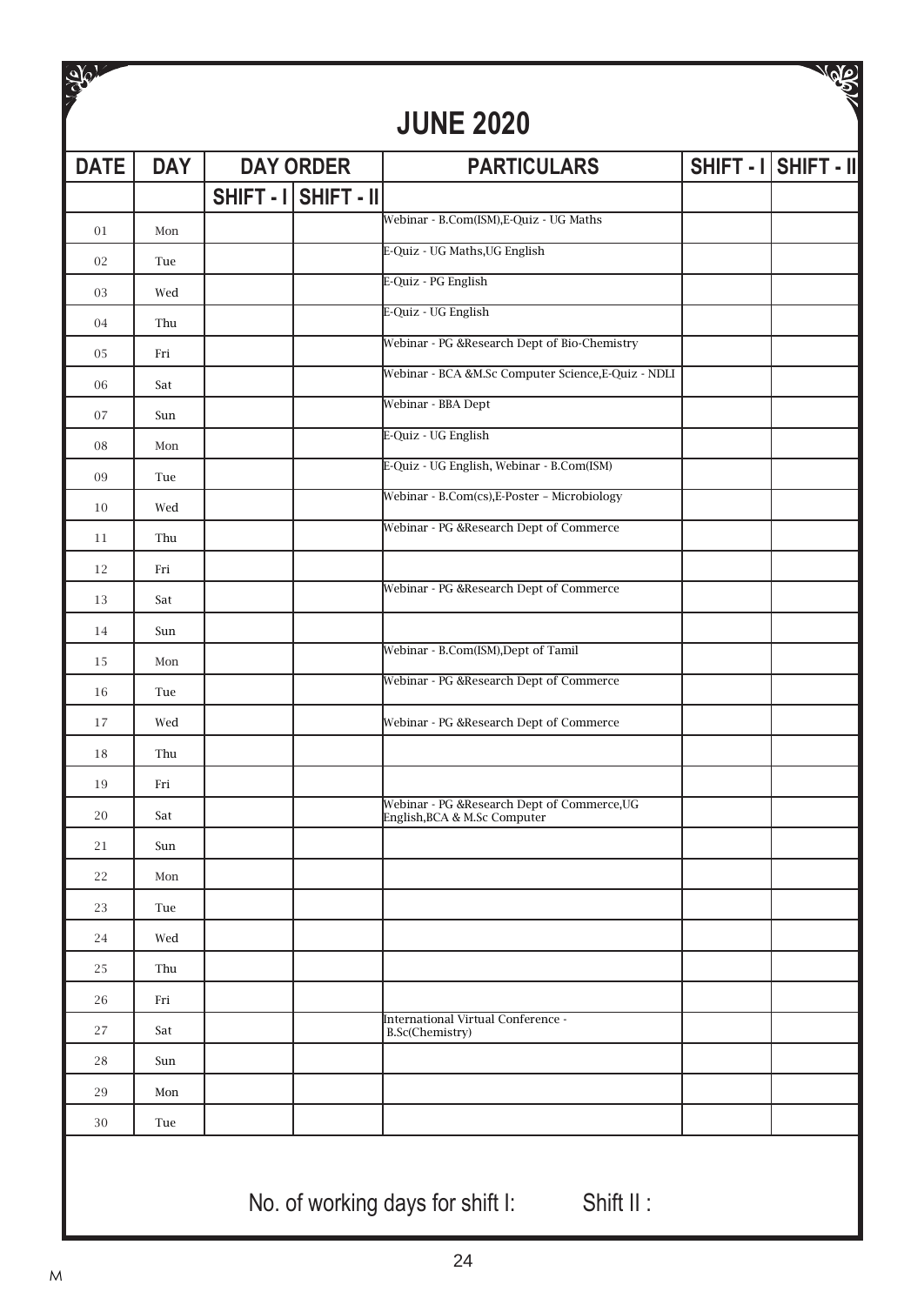| <b>READER</b>   |            |                      |                                               |             | <b>SOLUT</b> |
|-----------------|------------|----------------------|-----------------------------------------------|-------------|--------------|
|                 |            |                      | <b>JULY 2020</b>                              |             |              |
| <b>DATE</b>     | <b>DAY</b> | <b>DAY ORDER</b>     | <b>PARTICULARS</b>                            | $SHIFT - 1$ | $SHIFT - II$ |
|                 |            | SHIFT - I SHIFT - II |                                               |             |              |
| 01              | Wed        |                      |                                               |             |              |
| 02              | Thu        |                      |                                               |             |              |
| 03              | Fri        |                      |                                               |             |              |
| 04              | Sat        |                      |                                               |             |              |
| 05              | Sun        |                      | Webinar - PG Maths                            |             |              |
| 06              | Mon        |                      |                                               |             |              |
| 07              | Tue        |                      |                                               |             |              |
| 08              | Wed        |                      |                                               |             |              |
| 09              | Thu        |                      |                                               |             |              |
| 10              | Fri        |                      |                                               |             |              |
| 11              | Sat        |                      |                                               |             |              |
| 12              | Sun        |                      |                                               |             |              |
| 13              | Mon        |                      |                                               |             |              |
| 14              | Tue        |                      |                                               |             |              |
| 15              | Wed        |                      |                                               |             |              |
| 16              | Thu        |                      |                                               |             |              |
| 17              | Fri        |                      |                                               |             |              |
| 18              | Sat        |                      |                                               |             |              |
| 19              | Sun        |                      |                                               |             |              |
| 20              | Mon        |                      |                                               |             |              |
| 21              | Tue        |                      |                                               |             |              |
| 22              | Wed        |                      |                                               |             |              |
| 23              | Thu        |                      |                                               |             |              |
| 24              | Fri        |                      |                                               |             |              |
| 25              | Sat        |                      |                                               |             |              |
| 26              | Sun        |                      |                                               |             |              |
| 27              | Mon        |                      |                                               |             |              |
| $\overline{28}$ | Tue        |                      |                                               |             |              |
| 29              | Wed        |                      |                                               |             |              |
| 30              | Thu        |                      |                                               |             |              |
| 31              | Fri        |                      |                                               |             |              |
| <b>SOLUTION</b> |            |                      | No. of working days for shift I:<br>Shift II: |             |              |
|                 |            |                      |                                               |             |              |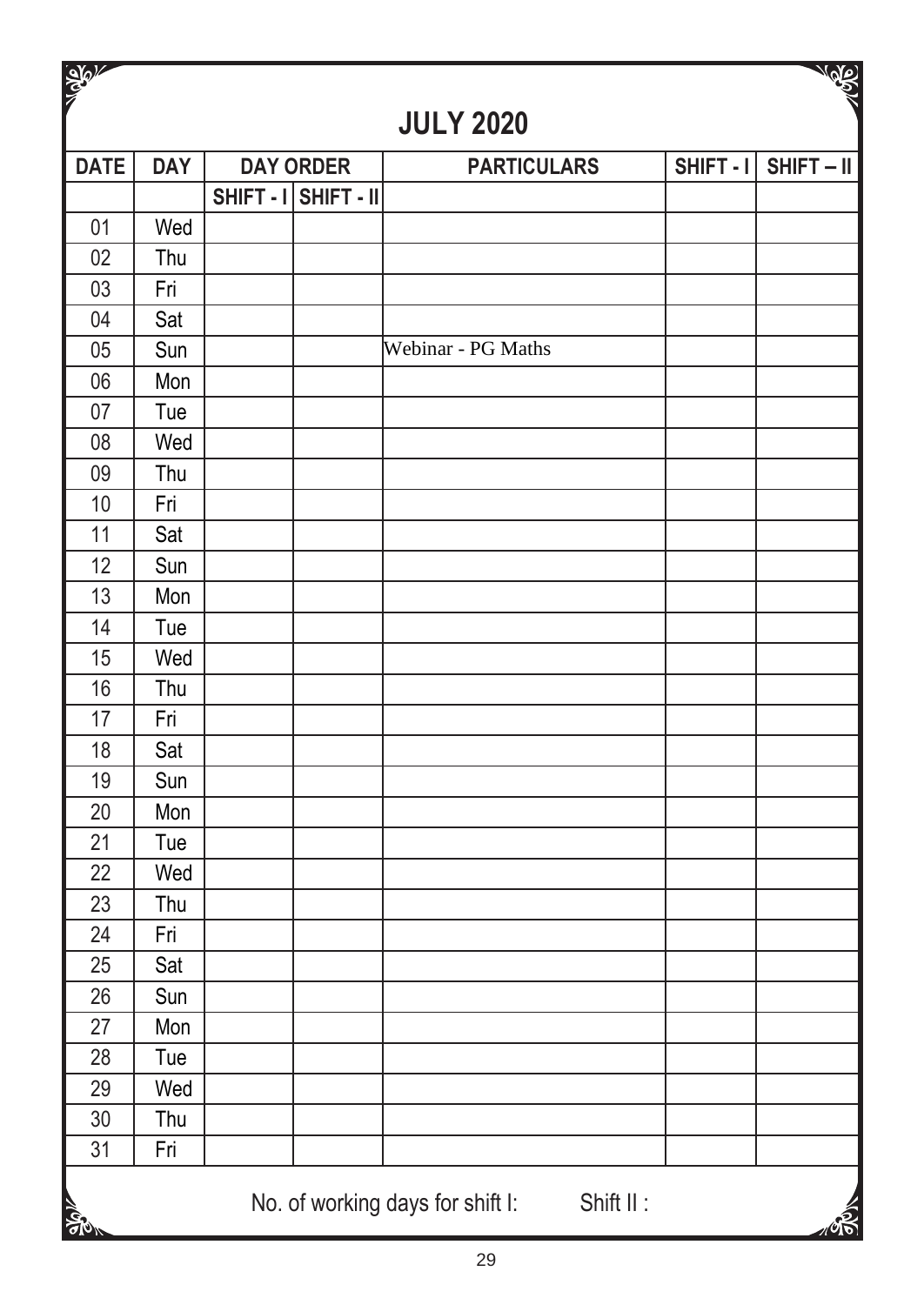| <b>SOLUT</b>    |            |                                                                           |                                           |                                                     |                 | New                     |
|-----------------|------------|---------------------------------------------------------------------------|-------------------------------------------|-----------------------------------------------------|-----------------|-------------------------|
|                 |            |                                                                           |                                           | <b>AUGUST 2020</b>                                  |                 |                         |
| <b>DATE</b>     | <b>DAY</b> |                                                                           | <b>DAY ORDER</b>                          | <b>PARTICULARS</b>                                  | SHIFT - I       | $SHIFT - II$            |
|                 |            |                                                                           | SHIFT - I SHIFT - II                      |                                                     |                 |                         |
| $\overline{01}$ | Sat        |                                                                           |                                           | <b>Bakrid</b>                                       |                 |                         |
| $\overline{02}$ | Sun        |                                                                           |                                           |                                                     |                 |                         |
| 03              | Mon        | I                                                                         | I                                         | College-Reopening                                   | 1               | $\mathbf 1$             |
| 04              | Tue        | $\label{eq:1} \prod_{i=1}^n \left\{ \prod_{i=1}^n \frac{1}{n_i} \right\}$ | $\mathbf{  }$                             |                                                     | $\overline{2}$  | $\overline{2}$          |
| 05              | Wed        | $\mathsf{III}$                                                            | $\mathbf{III}$                            |                                                     | 3               | 3                       |
| 06              | Thu        | IV                                                                        | IV                                        |                                                     | $\overline{4}$  | $\overline{\mathbf{4}}$ |
| 07              | Fri        | $\vee$                                                                    | $\vee$                                    |                                                     | 5               | 5                       |
| 08              | Sat        |                                                                           |                                           |                                                     |                 |                         |
| 09              | Sun        |                                                                           |                                           |                                                     |                 |                         |
| 10              | Mon        | VI                                                                        | VI                                        |                                                     | 6               | 6                       |
| 11              | Tue        |                                                                           |                                           | Krishna jayanthi                                    |                 |                         |
| 12              | Wed        | I                                                                         | $\overline{\phantom{a}}$                  |                                                     | $\overline{7}$  | $\overline{7}$          |
| 13              | Thu        | $\ensuremath{\mathsf{II}}$                                                | $\label{eq:1} \prod_{i=1}^n \mathbb{I}_i$ |                                                     | 8               | 8                       |
| 14              | Fri        | $\mathbf{III}$                                                            | $\parallel$                               |                                                     | 9               | 9                       |
| $\overline{15}$ | Sat        |                                                                           |                                           | Independence Day                                    |                 |                         |
| 16              | Sun        |                                                                           |                                           |                                                     |                 |                         |
| 17              | Mon        |                                                                           |                                           | Assignment week                                     |                 |                         |
| 18              | Tue        |                                                                           |                                           |                                                     |                 |                         |
| 19              | Wed        |                                                                           |                                           |                                                     |                 |                         |
| 20              | Thu        |                                                                           |                                           |                                                     |                 |                         |
| 21              | Fri        |                                                                           |                                           |                                                     |                 |                         |
| 22              | Sat        |                                                                           |                                           | Vinayagar chaturthi                                 |                 |                         |
| 23              | Sun        |                                                                           |                                           |                                                     |                 |                         |
| 24              | Mon        | IV                                                                        | IV                                        |                                                     | 10              | 10                      |
| 25              | Tue        | $\vee$                                                                    | $\vee$                                    |                                                     | $\overline{11}$ | $\overline{11}$         |
| 26              | Wed        | VI                                                                        | VI                                        |                                                     | $\overline{12}$ | 12                      |
| 27              | Thu        | I                                                                         | I                                         |                                                     | 13              | 13                      |
| $\overline{28}$ | Fri        | $\overline{\mathbf{I}}$                                                   | Ш                                         |                                                     | 14              | $\overline{14}$         |
| 29              | Sat        |                                                                           |                                           |                                                     |                 |                         |
| 30              | Sun        |                                                                           |                                           |                                                     |                 |                         |
| $\overline{31}$ | Mon        | $\mathbf{III}$                                                            | $\overline{\mathsf{III}}$                 |                                                     | 15              | 15                      |
| <b>SPA</b>      |            |                                                                           |                                           | No. of working days for shift I: 15<br>Shift II: 15 |                 |                         |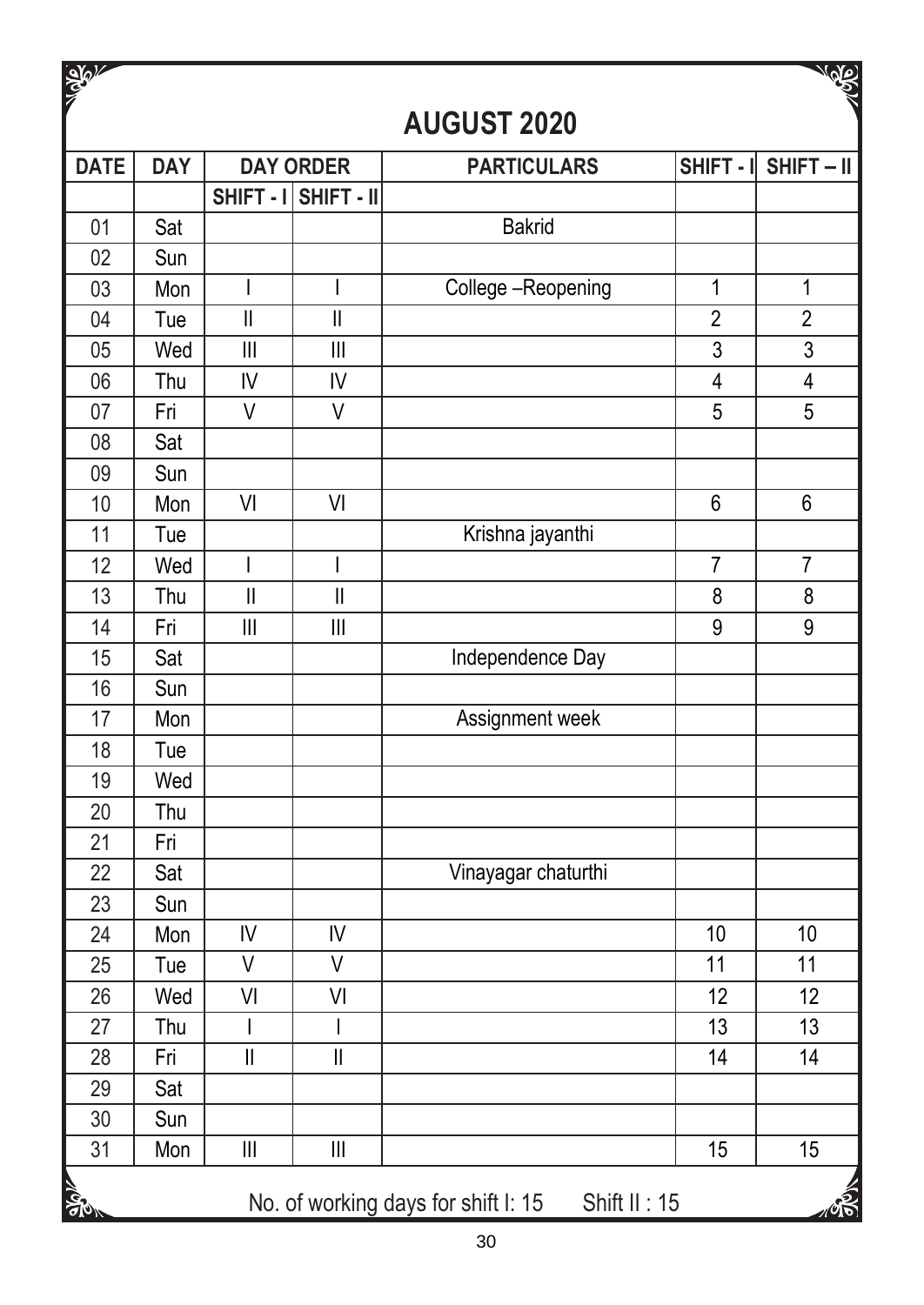| <b>REPARA</b> |            |                                       |                                       |                       |                 | <b>ARANT</b>         |
|---------------|------------|---------------------------------------|---------------------------------------|-----------------------|-----------------|----------------------|
|               |            |                                       |                                       | <b>SEPTEMBER 2020</b> |                 |                      |
| <b>DATE</b>   | <b>DAY</b> |                                       | <b>DAY ORDER</b>                      | <b>PARTICULARS</b>    |                 | SHIFT - I SHIFT - II |
|               |            |                                       | SHIFT - I SHIFT - II                  |                       |                 |                      |
| 01            | Tue        | IV                                    | IV                                    |                       | 16              | 16                   |
| 02            | Wed        | $\vee$                                | $\vee$                                |                       | 17              | 17                   |
| 03            | Thu        | VI                                    | VI                                    |                       | 18              | 18                   |
| 04            | Fri        | $\mathsf{I}$                          | $\mathsf{l}$                          |                       | 19              | 19                   |
| 05            | Sat        |                                       |                                       | Teachers day          |                 |                      |
| 06            | Sun        |                                       |                                       |                       |                 |                      |
| 07            | Mon        | $\overline{\mathbf{I}}$               | $\mathbf{I}$                          |                       | $\overline{20}$ | $\overline{20}$      |
| 08            | Tue        | $\mathbf{III}$                        | $\begin{array}{c} \hline \end{array}$ |                       | 21              | 21                   |
| 09            | Wed        | IV                                    | IV                                    |                       | 22              | 22                   |
| 10            | Thu        | V                                     | V                                     |                       | 23              | 23                   |
| 11            | Fri        | VI                                    | VI                                    |                       | 24              | 24                   |
| 12            | Sat        |                                       |                                       |                       |                 |                      |
| 13            | Sun        |                                       |                                       |                       |                 |                      |
| 14            | Mon        | I                                     | $\overline{\phantom{a}}$              |                       | 25              | 25                   |
| 15            | Tue        | $\mathbf{I}$                          | $\overline{\mathsf{I}}$               |                       | 26              | 26                   |
| 16            | Wed        | $\begin{array}{c} \hline \end{array}$ | $\mathbf{III}$                        |                       | 27              | 27                   |
| 17            | Thu        | IV                                    | IV                                    |                       | 28              | 28                   |
| 18            | Fri        | $\vee$                                | $\vee$                                |                       | 29              | 29                   |
| 19            | Sat        |                                       |                                       |                       |                 |                      |
| 20            | Sun        |                                       |                                       |                       |                 |                      |
| 21            | Mon        | VI                                    | VI                                    |                       | 30              | 30                   |
| 22            | Tue        | T                                     | $\mathsf{I}$                          |                       | 31              | 31                   |
| 23            | Wed        | $\mathbf{I}$                          | $\mathbf{I}$                          |                       | 32              | 32                   |
| 24            | Thu        | $\begin{array}{c} \hline \end{array}$ | $\begin{array}{c} \hline \end{array}$ |                       | 33              | 33                   |
| 25            | Fri        | IV                                    | IV                                    |                       | 34              | 34                   |
| 26            | Sat        |                                       |                                       |                       |                 |                      |
| 27            | Sun        |                                       |                                       |                       |                 |                      |
| 28            | Mon        | V                                     | V                                     |                       | $\overline{35}$ | $\overline{35}$      |
| 29            | Tue        | VI                                    | VI                                    |                       | 36              | 36                   |
| 30            | Wed        | $\overline{\phantom{a}}$              | $\overline{\phantom{a}}$              |                       | 37              | 37                   |
|               |            |                                       |                                       |                       |                 |                      |

 $1.32 \times 10^{-4}$ 

**SPI** 

 $\overline{\mathbf{v}}$ 

No. of working days for shift I: 22 Shift II: 22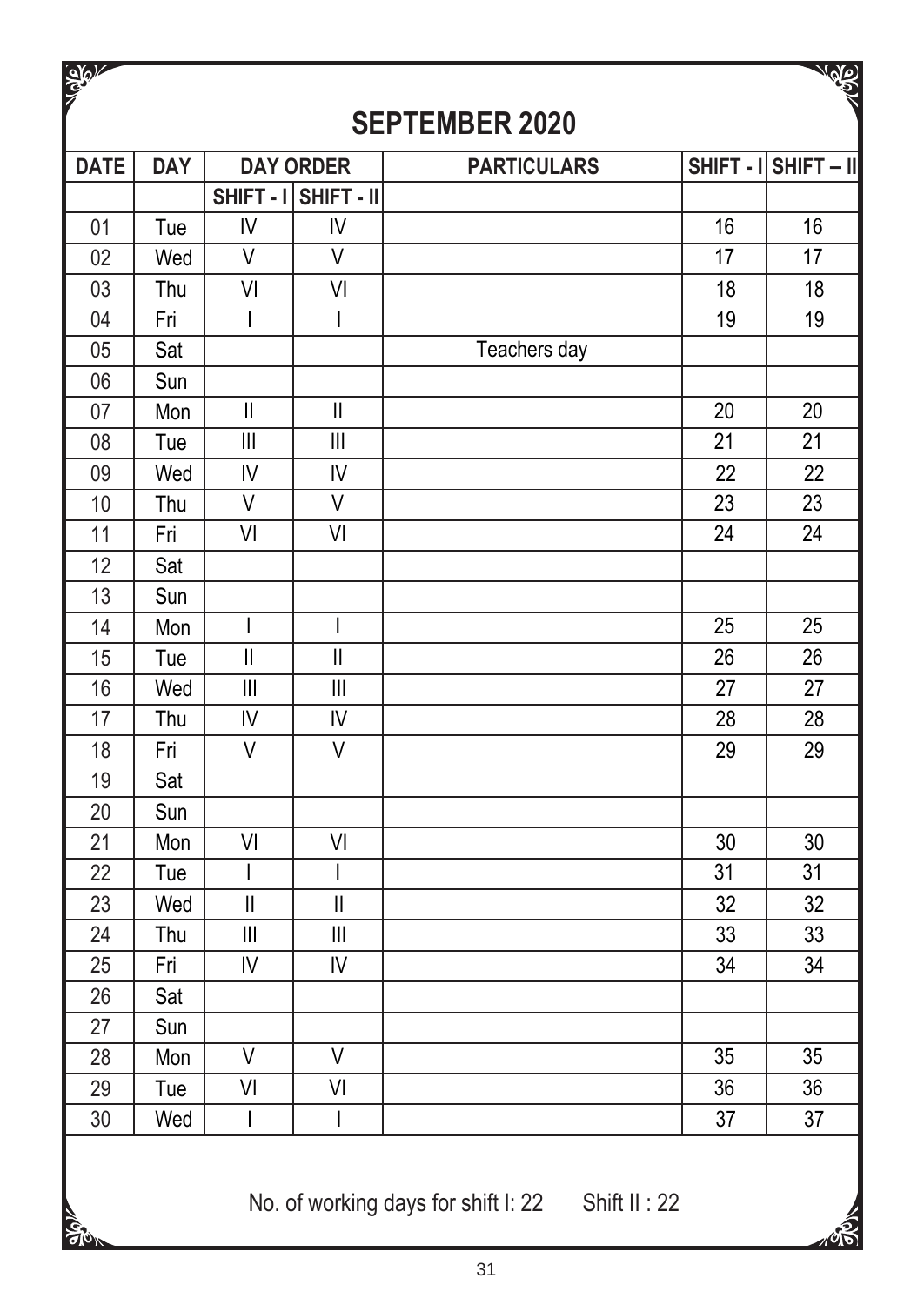| <b>SAPIC</b>    |            |                                                                           |                  |                                     |                 | <b>AUS</b>             |
|-----------------|------------|---------------------------------------------------------------------------|------------------|-------------------------------------|-----------------|------------------------|
|                 |            |                                                                           |                  | <b>OCTOBER 2020</b>                 |                 |                        |
| <b>DATE</b>     | <b>DAY</b> |                                                                           | <b>DAY ORDER</b> | <b>PARTICULARS</b>                  |                 | $SHIFT - I$ SHIFT - II |
|                 |            | SHIFT-I                                                                   | SHIFT - II       |                                     |                 |                        |
| 01              | Thu        | $\mathsf{II}$                                                             |                  | Mid-Semester Begins                 | 38              | 38                     |
| 02              | Fri        |                                                                           |                  | Gandhi Jayanthi                     |                 |                        |
| 03              | Sat        |                                                                           |                  |                                     |                 |                        |
| 04              | Sun        |                                                                           |                  |                                     |                 |                        |
| 05              | Mon        | $\begin{array}{c} \hline \end{array}$                                     |                  |                                     | 39              | 39                     |
| 06              | Tue        | $\overline{N}$                                                            |                  |                                     | 40              | 40                     |
| 07              | Wed        | $\overline{\vee}$                                                         |                  |                                     | 41              | 41                     |
| 08              | Thu        | $\overline{\mathsf{V}}$                                                   |                  | Mid-Semester Ends                   | $\overline{42}$ | $\overline{42}$        |
| 09              | Fri        | I                                                                         |                  |                                     | 43              | 43                     |
| 10              | Sat        |                                                                           |                  |                                     |                 |                        |
| 11              | Sun        |                                                                           |                  |                                     |                 |                        |
| 12              | Mon        | $\label{eq:1} \prod_{i=1}^n \left\{ \prod_{i=1}^n \frac{1}{n_i} \right\}$ |                  |                                     | 44              | 44                     |
| 13              | Tue        | $\mathbf{III}$                                                            |                  |                                     | 45              | 45                     |
| 14              | Wed        | IV                                                                        |                  |                                     | 46              | 46                     |
| 15              | Thu        | V                                                                         |                  |                                     | 47              | 47                     |
| 16              | Fri        | VI                                                                        |                  |                                     | 48              | 48                     |
| 17              | Sat        |                                                                           |                  |                                     |                 |                        |
| 18              | Sun        |                                                                           |                  |                                     |                 |                        |
| 19              | Mon        | I                                                                         |                  |                                     | 49              | 49                     |
| $\overline{20}$ | Tue        | $\overline{\mathbb{I}}$                                                   |                  |                                     | 50              | $\overline{50}$        |
| 21              | Wed        | $\mathbf{  }$                                                             |                  |                                     | 51              | 51                     |
| 22              | Thu        | IV                                                                        |                  |                                     | 52              | 52                     |
| 23              | Fri        | $\overline{\mathsf{v}}$                                                   |                  |                                     | 53              | 53                     |
| 24              | Sat        |                                                                           |                  |                                     |                 |                        |
| 25              | Sun        |                                                                           |                  |                                     |                 |                        |
| 26              | Mon        |                                                                           |                  | Vijaya Dhasmi                       |                 |                        |
| 27              | Tue        | VI                                                                        |                  |                                     | 54              | 54                     |
| 28              | Wed        | $\overline{1}$                                                            |                  |                                     | 55              | 55                     |
| 29              | Thu        | $\overline{\mathsf{I}}$                                                   |                  |                                     | 56              | $\overline{56}$        |
| 30              | Fri        |                                                                           |                  | Milad-Un-Nabi                       |                 |                        |
| 31              | Sat        |                                                                           |                  |                                     |                 |                        |
| <b>SPIN</b>     |            |                                                                           |                  | No. of working days for shift I: 19 | Shift II:19     | 463                    |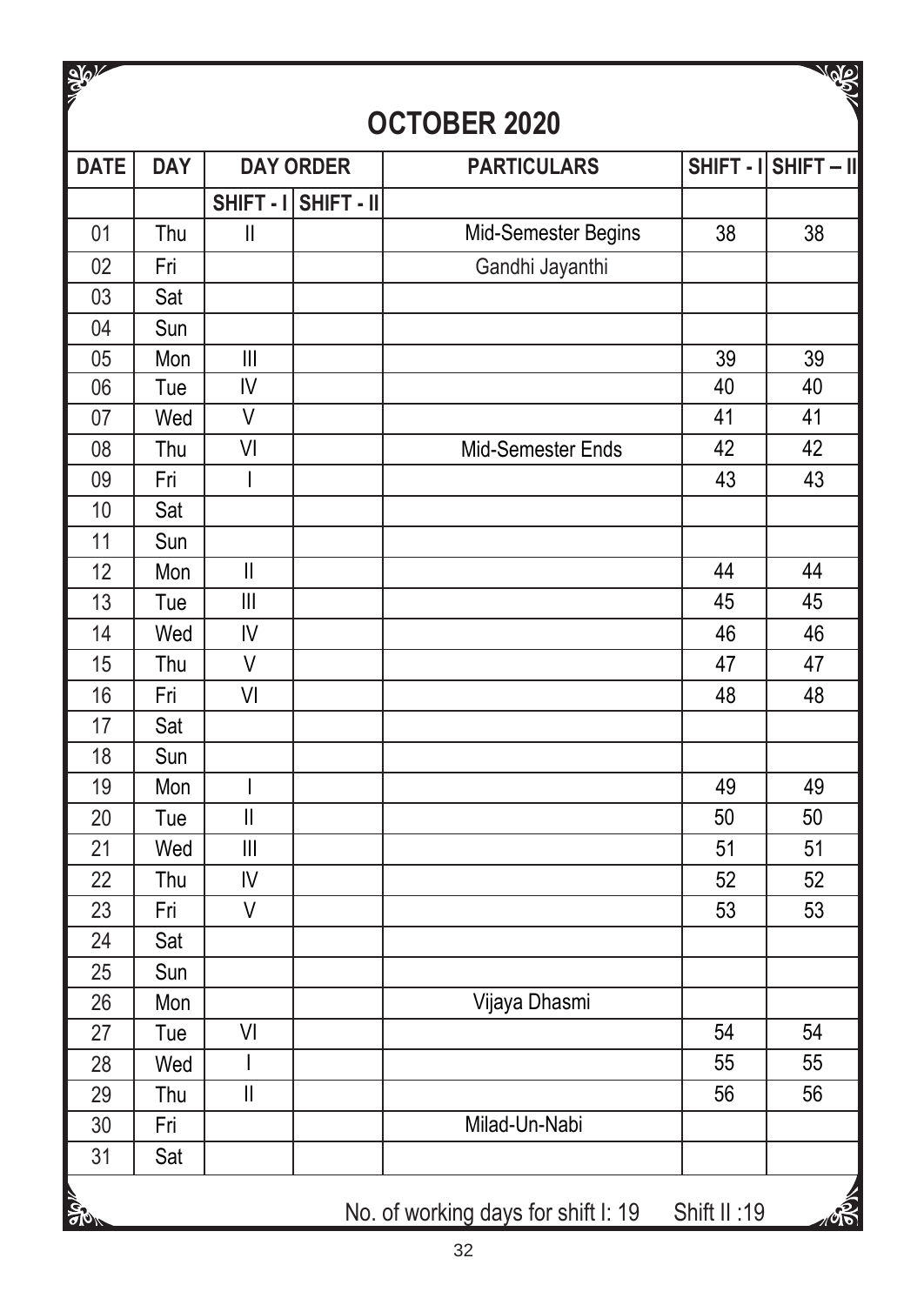| <b>SOLUT</b> |            |                                                                           |                                           |                                                  |                 | <b>Contract of Contract of Contract of Contract of Contract of Contract of Contract of Contract of Contract of C</b> |
|--------------|------------|---------------------------------------------------------------------------|-------------------------------------------|--------------------------------------------------|-----------------|----------------------------------------------------------------------------------------------------------------------|
|              |            |                                                                           |                                           | <b>NOVEMBER 2020</b>                             |                 |                                                                                                                      |
| <b>DATE</b>  | <b>DAY</b> |                                                                           | <b>DAY ORDER</b>                          | <b>PARTICULARS</b>                               | SHIFT-I         | SHIFT-II                                                                                                             |
|              |            |                                                                           | SHIFT - I SHIFT - II                      |                                                  |                 |                                                                                                                      |
| 01           | Sun        |                                                                           |                                           |                                                  |                 |                                                                                                                      |
| 02           | Mon        | $\begin{array}{c} \hline \end{array}$                                     | $\mathbf{III}$                            |                                                  | 57              | 57                                                                                                                   |
| 03           | Tue        | $\overline{\mathsf{N}}$                                                   | IV                                        |                                                  | $\overline{58}$ | $\overline{58}$                                                                                                      |
| 04           | Wed        | V                                                                         | ٧                                         |                                                  | 59              | 59                                                                                                                   |
| 05           | Thu        | VI                                                                        | VI                                        |                                                  | 60              | 60                                                                                                                   |
| 06           | Fri        | $\mathsf{I}$                                                              | $\overline{1}$                            |                                                  | 61              | 61                                                                                                                   |
| 07           | Sat        |                                                                           |                                           |                                                  |                 |                                                                                                                      |
| 08           | Sun        |                                                                           |                                           |                                                  |                 |                                                                                                                      |
| 09           | Mon        | $\overline{\mathbf{I}}$                                                   | $\mathbf{I}$                              |                                                  | 62              | 62                                                                                                                   |
| 10           | Tue        | $\begin{array}{c} \hline \end{array}$                                     | $\mathbf{III}$                            |                                                  | 63              | 63                                                                                                                   |
| 11           | Wed        | IV                                                                        | IV                                        |                                                  | 64              | 64                                                                                                                   |
| 12           | Thu        | V                                                                         | V                                         |                                                  | 65              | 65                                                                                                                   |
| 13           | Fri        | VI                                                                        | VI                                        |                                                  | 66              | 66                                                                                                                   |
| 14           | Sat        |                                                                           |                                           | Deepavali                                        |                 |                                                                                                                      |
| 15           | Sun        |                                                                           |                                           |                                                  |                 |                                                                                                                      |
| 16           | Mon        | $\mathsf{l}$                                                              | $\mathsf{l}$                              |                                                  | 67              | 67                                                                                                                   |
| 17           | Tue        | $\parallel$                                                               | $\label{eq:1} \prod_{i=1}^n \mathbb{I}^i$ |                                                  | 68              | 68                                                                                                                   |
| 18           | Wed        | $\mathbf{III}$                                                            | $\mathbf{III}$                            |                                                  | 69              | 69                                                                                                                   |
| 19           | Thu        | IV                                                                        | IV                                        |                                                  | 70              | 70                                                                                                                   |
| 20           | Fri        | V                                                                         | ٧                                         |                                                  | 71              | 71                                                                                                                   |
| 21           | Sat        |                                                                           |                                           |                                                  |                 |                                                                                                                      |
| 22           | Sun        |                                                                           |                                           |                                                  |                 |                                                                                                                      |
| 23           | Mon        | VI                                                                        | VI                                        |                                                  | 72              | 72                                                                                                                   |
| 24           | Tue        | $\mathsf{I}$                                                              | $\overline{\phantom{a}}$                  |                                                  | 73              | 73                                                                                                                   |
| 25           | Wed        | $\label{eq:1} \prod_{i=1}^n \left\{ \prod_{i=1}^n \frac{1}{n_i} \right\}$ | $\mathsf{I}$                              |                                                  | 74              | 74                                                                                                                   |
| 26           | Thu        | $\mathbf{  }$                                                             | $\begin{array}{c} \hline \end{array}$     |                                                  | 75              | 75                                                                                                                   |
| 27           | Fri        | IV                                                                        | IV                                        |                                                  | 76              | 76                                                                                                                   |
| 28           | Sat        |                                                                           |                                           |                                                  |                 |                                                                                                                      |
| 29           | Sun        |                                                                           |                                           |                                                  |                 |                                                                                                                      |
| 30           | Mon        | I                                                                         | ı                                         | Model Exams - Begins                             | 77              | 77                                                                                                                   |
| <b>Side</b>  |            |                                                                           |                                           | No. of working days for shift I: 21 Shift II: 21 |                 |                                                                                                                      |

 $\overline{\mathbf{v}}$ 

 $\overline{M}$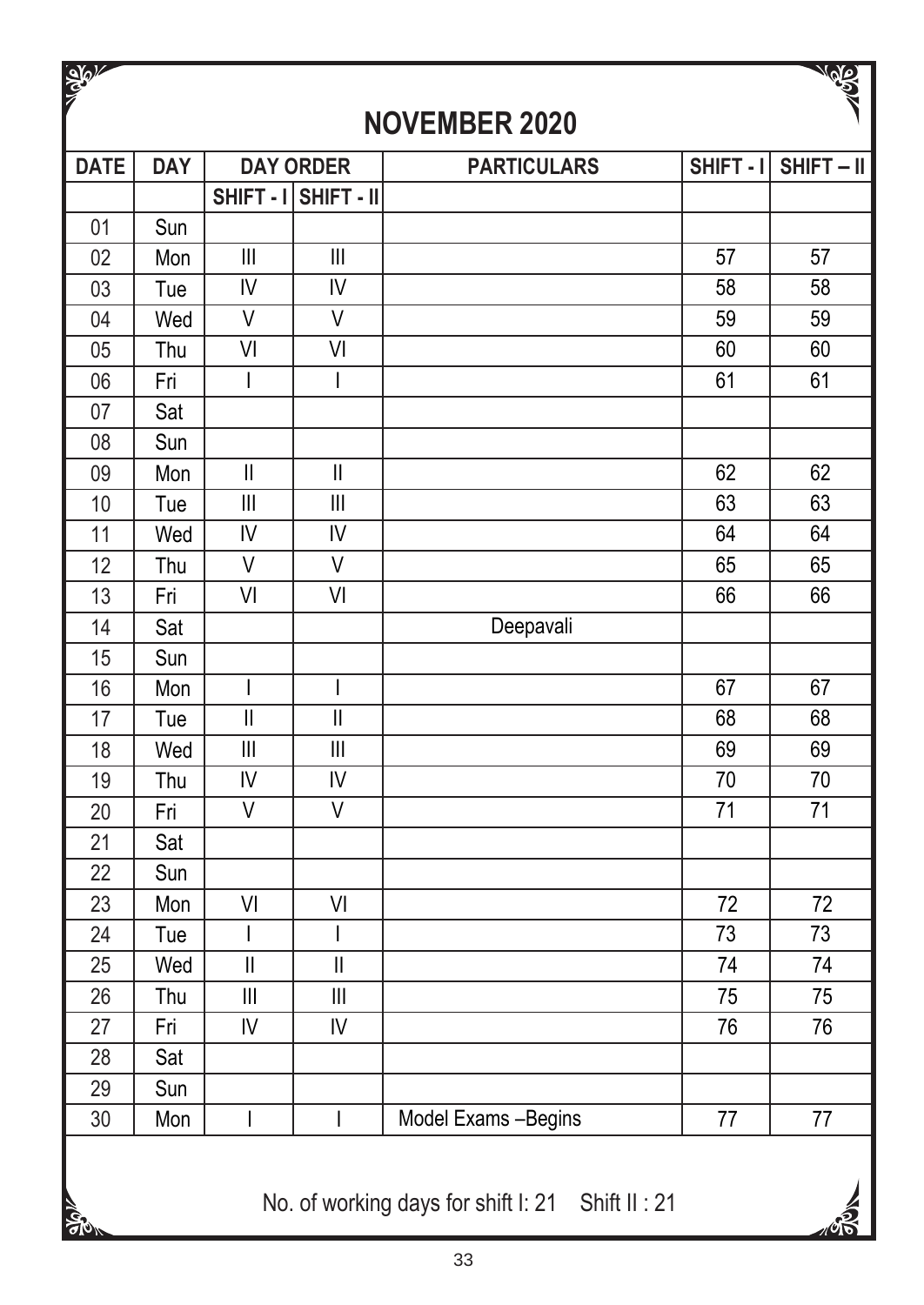| <b>SEPT</b>     |            |                                                                                                                                                                                                                                                                                                                                                                                  |                                       |                                                     |                 | <b>News</b>     |
|-----------------|------------|----------------------------------------------------------------------------------------------------------------------------------------------------------------------------------------------------------------------------------------------------------------------------------------------------------------------------------------------------------------------------------|---------------------------------------|-----------------------------------------------------|-----------------|-----------------|
|                 |            |                                                                                                                                                                                                                                                                                                                                                                                  |                                       | <b>DECEMBER 2020</b>                                |                 |                 |
| <b>DATE</b>     | <b>DAY</b> |                                                                                                                                                                                                                                                                                                                                                                                  | <b>DAY ORDER</b>                      | <b>PARTICULARS</b>                                  | SHIFT-I         | SHIFT-II        |
|                 |            |                                                                                                                                                                                                                                                                                                                                                                                  | SHIFT - I SHIFT - II                  |                                                     |                 |                 |
| 01              | Tue        | $\mathbf{I}$                                                                                                                                                                                                                                                                                                                                                                     | $\mid \mid$                           |                                                     | 78              | 78              |
| 02              | Wed        | $\begin{array}{c} \hline \end{array}$                                                                                                                                                                                                                                                                                                                                            | $\begin{array}{c} \hline \end{array}$ |                                                     | 79              | 79              |
| 03              | Thu        | $\overline{1V}$                                                                                                                                                                                                                                                                                                                                                                  | $\overline{1V}$                       | Model-Exams-Ends                                    | 80              | 80              |
| 04              | Fri        | $\vee$                                                                                                                                                                                                                                                                                                                                                                           | $\vee$                                |                                                     |                 |                 |
| 05              | Sat        |                                                                                                                                                                                                                                                                                                                                                                                  |                                       |                                                     |                 |                 |
| 06              | Sun        |                                                                                                                                                                                                                                                                                                                                                                                  |                                       |                                                     |                 |                 |
| 07              | Mon        | $\begin{array}{c} \rule{0pt}{2.5ex} \rule{0pt}{2.5ex} \rule{0pt}{2.5ex} \rule{0pt}{2.5ex} \rule{0pt}{2.5ex} \rule{0pt}{2.5ex} \rule{0pt}{2.5ex} \rule{0pt}{2.5ex} \rule{0pt}{2.5ex} \rule{0pt}{2.5ex} \rule{0pt}{2.5ex} \rule{0pt}{2.5ex} \rule{0pt}{2.5ex} \rule{0pt}{2.5ex} \rule{0pt}{2.5ex} \rule{0pt}{2.5ex} \rule{0pt}{2.5ex} \rule{0pt}{2.5ex} \rule{0pt}{2.5ex} \rule{0$ | I                                     |                                                     | 81              | 81              |
| 08              | Tue        | $\overline{\mathbb{I}}$                                                                                                                                                                                                                                                                                                                                                          | $\mathbf{I}$                          |                                                     | $\overline{82}$ | $\overline{82}$ |
| 09              | Wed        | $\begin{array}{c} \hline \end{array}$                                                                                                                                                                                                                                                                                                                                            |                                       |                                                     | 83              | 83              |
| 10              | Thu        | IV                                                                                                                                                                                                                                                                                                                                                                               | IV                                    |                                                     | 84              | 84              |
| $\overline{11}$ | Fri        | $\vee$                                                                                                                                                                                                                                                                                                                                                                           | $\overline{\mathsf{v}}$               |                                                     | 85              | 85              |
| 12              | Sat        |                                                                                                                                                                                                                                                                                                                                                                                  |                                       |                                                     |                 |                 |
| 13              | Sun        |                                                                                                                                                                                                                                                                                                                                                                                  |                                       |                                                     |                 |                 |
| 14              | Mon        | VI                                                                                                                                                                                                                                                                                                                                                                               | VI                                    |                                                     | 86              | 86              |
| 15              | Tue        | $\overline{\phantom{a}}$                                                                                                                                                                                                                                                                                                                                                         | $\overline{\phantom{a}}$              |                                                     | 87              | 87              |
| 16              | Wed        | $\overline{\mathsf{I}}$                                                                                                                                                                                                                                                                                                                                                          | $\mathbf{I}$                          |                                                     | 88              | 88              |
| 17              | Thu        | $\begin{array}{c} \hline \end{array}$                                                                                                                                                                                                                                                                                                                                            | $\begin{array}{c} \hline \end{array}$ |                                                     | 89              | 89              |
| 18              | Fri        | IV                                                                                                                                                                                                                                                                                                                                                                               | IV                                    |                                                     | 90              | 90              |
| 19              | Sat        |                                                                                                                                                                                                                                                                                                                                                                                  |                                       |                                                     |                 |                 |
| 20              | Sun        |                                                                                                                                                                                                                                                                                                                                                                                  |                                       |                                                     |                 |                 |
| $\overline{21}$ | Mon        |                                                                                                                                                                                                                                                                                                                                                                                  |                                       |                                                     |                 |                 |
| $\overline{22}$ | Tue        |                                                                                                                                                                                                                                                                                                                                                                                  |                                       |                                                     |                 |                 |
| $\overline{23}$ | Wed        |                                                                                                                                                                                                                                                                                                                                                                                  |                                       |                                                     |                 |                 |
| $\overline{24}$ | Thu        |                                                                                                                                                                                                                                                                                                                                                                                  |                                       |                                                     |                 |                 |
| 25              | Fri        |                                                                                                                                                                                                                                                                                                                                                                                  |                                       | Christmas                                           |                 |                 |
| 26              | Sat        |                                                                                                                                                                                                                                                                                                                                                                                  |                                       |                                                     |                 |                 |
| 27              | Sun        |                                                                                                                                                                                                                                                                                                                                                                                  |                                       |                                                     |                 |                 |
| 28              | Mon        |                                                                                                                                                                                                                                                                                                                                                                                  |                                       |                                                     |                 |                 |
| 29              | Tue        |                                                                                                                                                                                                                                                                                                                                                                                  |                                       |                                                     |                 |                 |
| 30              | Wed        |                                                                                                                                                                                                                                                                                                                                                                                  |                                       |                                                     |                 |                 |
| 31              | Thu        |                                                                                                                                                                                                                                                                                                                                                                                  |                                       |                                                     |                 |                 |
| <b>Sea</b>      |            |                                                                                                                                                                                                                                                                                                                                                                                  |                                       | No. of working days for shift I: 13<br>Shift II: 13 |                 | E               |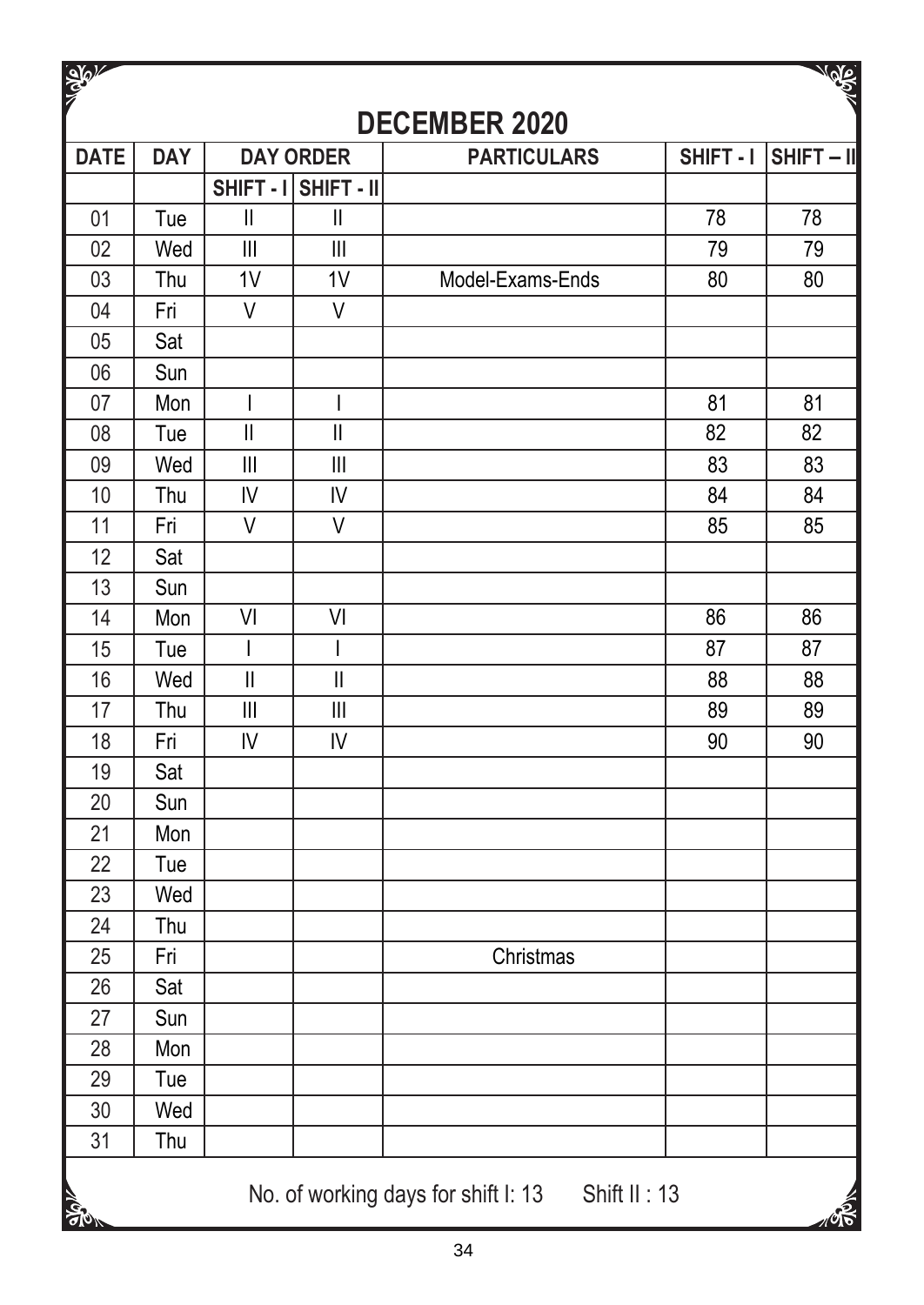| <b>SEPT</b><br><b>DAY</b><br><b>DAY ORDER</b><br><b>DATE</b><br>SHIFT - I SHIFT - II<br>01<br>Fri<br>02<br>Sat<br>03<br>Sun<br>04<br>Mon<br>05<br>Tue<br>$\overline{\phantom{a}}$<br>$\overline{\phantom{a}}$<br>06<br>Wed<br>$\vert\vert$<br>$\mathbf{I}$<br>07<br>$\begin{array}{c} \hline \end{array}$<br>$\begin{array}{c} \hline \end{array}$<br>Thu<br>08<br>Fri<br>IV<br>IV<br>09<br>Sat<br>10<br>Sun<br>11<br>V<br>$\vee$<br>Mon<br>12<br>VI<br>V <sub>l</sub><br>Tue<br>13<br>Wed<br>14<br>Thu<br>15<br>Fri<br>16<br>Sat<br>17<br>Sun<br>18<br>Mon<br>$\overline{\phantom{a}}$<br>$\overline{\phantom{a}}$<br>19<br>$\label{eq:1} \prod_{i=1}^n \left\{ \prod_{i=1}^n \frac{1}{n_i} \right\}$<br>Tue<br>$\begin{array}{c} \hline \end{array}$<br>20<br>Wed<br>$\begin{array}{c} \hline \end{array}$<br>$\begin{array}{c} \hline \end{array}$<br>21<br>$\mathsf{IV}$<br>IV<br>Thu<br>22<br>Fri<br>V<br>V<br>23<br>Sat<br>24<br>Sun<br>25<br>VI<br>Mon<br>VI | <b>JANUARY 2021</b><br><b>PARTICULARS</b><br>Bhogi<br>Pongal<br>Thirvalluvar Day<br>Uzhavar Tirunaal | 01<br>02<br>03<br>04<br>05<br>06 | NOS<br>SHIFT - I SHIFT - II<br>01<br>02<br>03<br>04<br>05<br>06 |
|---------------------------------------------------------------------------------------------------------------------------------------------------------------------------------------------------------------------------------------------------------------------------------------------------------------------------------------------------------------------------------------------------------------------------------------------------------------------------------------------------------------------------------------------------------------------------------------------------------------------------------------------------------------------------------------------------------------------------------------------------------------------------------------------------------------------------------------------------------------------------------------------------------------------------------------------------------------------|------------------------------------------------------------------------------------------------------|----------------------------------|-----------------------------------------------------------------|
|                                                                                                                                                                                                                                                                                                                                                                                                                                                                                                                                                                                                                                                                                                                                                                                                                                                                                                                                                                     |                                                                                                      |                                  |                                                                 |
|                                                                                                                                                                                                                                                                                                                                                                                                                                                                                                                                                                                                                                                                                                                                                                                                                                                                                                                                                                     |                                                                                                      |                                  |                                                                 |
|                                                                                                                                                                                                                                                                                                                                                                                                                                                                                                                                                                                                                                                                                                                                                                                                                                                                                                                                                                     |                                                                                                      |                                  |                                                                 |
|                                                                                                                                                                                                                                                                                                                                                                                                                                                                                                                                                                                                                                                                                                                                                                                                                                                                                                                                                                     |                                                                                                      |                                  |                                                                 |
|                                                                                                                                                                                                                                                                                                                                                                                                                                                                                                                                                                                                                                                                                                                                                                                                                                                                                                                                                                     |                                                                                                      |                                  |                                                                 |
|                                                                                                                                                                                                                                                                                                                                                                                                                                                                                                                                                                                                                                                                                                                                                                                                                                                                                                                                                                     |                                                                                                      |                                  |                                                                 |
|                                                                                                                                                                                                                                                                                                                                                                                                                                                                                                                                                                                                                                                                                                                                                                                                                                                                                                                                                                     |                                                                                                      |                                  |                                                                 |
|                                                                                                                                                                                                                                                                                                                                                                                                                                                                                                                                                                                                                                                                                                                                                                                                                                                                                                                                                                     |                                                                                                      |                                  |                                                                 |
|                                                                                                                                                                                                                                                                                                                                                                                                                                                                                                                                                                                                                                                                                                                                                                                                                                                                                                                                                                     |                                                                                                      |                                  |                                                                 |
|                                                                                                                                                                                                                                                                                                                                                                                                                                                                                                                                                                                                                                                                                                                                                                                                                                                                                                                                                                     |                                                                                                      |                                  |                                                                 |
|                                                                                                                                                                                                                                                                                                                                                                                                                                                                                                                                                                                                                                                                                                                                                                                                                                                                                                                                                                     |                                                                                                      |                                  |                                                                 |
|                                                                                                                                                                                                                                                                                                                                                                                                                                                                                                                                                                                                                                                                                                                                                                                                                                                                                                                                                                     |                                                                                                      |                                  |                                                                 |
|                                                                                                                                                                                                                                                                                                                                                                                                                                                                                                                                                                                                                                                                                                                                                                                                                                                                                                                                                                     |                                                                                                      |                                  |                                                                 |
|                                                                                                                                                                                                                                                                                                                                                                                                                                                                                                                                                                                                                                                                                                                                                                                                                                                                                                                                                                     |                                                                                                      |                                  |                                                                 |
|                                                                                                                                                                                                                                                                                                                                                                                                                                                                                                                                                                                                                                                                                                                                                                                                                                                                                                                                                                     |                                                                                                      |                                  |                                                                 |
|                                                                                                                                                                                                                                                                                                                                                                                                                                                                                                                                                                                                                                                                                                                                                                                                                                                                                                                                                                     |                                                                                                      |                                  |                                                                 |
|                                                                                                                                                                                                                                                                                                                                                                                                                                                                                                                                                                                                                                                                                                                                                                                                                                                                                                                                                                     |                                                                                                      |                                  |                                                                 |
|                                                                                                                                                                                                                                                                                                                                                                                                                                                                                                                                                                                                                                                                                                                                                                                                                                                                                                                                                                     |                                                                                                      |                                  |                                                                 |
|                                                                                                                                                                                                                                                                                                                                                                                                                                                                                                                                                                                                                                                                                                                                                                                                                                                                                                                                                                     |                                                                                                      |                                  |                                                                 |
|                                                                                                                                                                                                                                                                                                                                                                                                                                                                                                                                                                                                                                                                                                                                                                                                                                                                                                                                                                     |                                                                                                      |                                  |                                                                 |
|                                                                                                                                                                                                                                                                                                                                                                                                                                                                                                                                                                                                                                                                                                                                                                                                                                                                                                                                                                     |                                                                                                      | 07                               | 07                                                              |
|                                                                                                                                                                                                                                                                                                                                                                                                                                                                                                                                                                                                                                                                                                                                                                                                                                                                                                                                                                     |                                                                                                      | 08                               | 08                                                              |
|                                                                                                                                                                                                                                                                                                                                                                                                                                                                                                                                                                                                                                                                                                                                                                                                                                                                                                                                                                     |                                                                                                      | 09                               | 09                                                              |
|                                                                                                                                                                                                                                                                                                                                                                                                                                                                                                                                                                                                                                                                                                                                                                                                                                                                                                                                                                     |                                                                                                      | 10                               | 10                                                              |
|                                                                                                                                                                                                                                                                                                                                                                                                                                                                                                                                                                                                                                                                                                                                                                                                                                                                                                                                                                     |                                                                                                      | 11                               | 11                                                              |
|                                                                                                                                                                                                                                                                                                                                                                                                                                                                                                                                                                                                                                                                                                                                                                                                                                                                                                                                                                     |                                                                                                      |                                  |                                                                 |
|                                                                                                                                                                                                                                                                                                                                                                                                                                                                                                                                                                                                                                                                                                                                                                                                                                                                                                                                                                     |                                                                                                      |                                  |                                                                 |
|                                                                                                                                                                                                                                                                                                                                                                                                                                                                                                                                                                                                                                                                                                                                                                                                                                                                                                                                                                     |                                                                                                      | 12                               | 12                                                              |
| 26<br>Tue                                                                                                                                                                                                                                                                                                                                                                                                                                                                                                                                                                                                                                                                                                                                                                                                                                                                                                                                                           | Republic Day                                                                                         |                                  |                                                                 |
| 27<br>Wed<br>I<br>$\begin{array}{c} \end{array}$                                                                                                                                                                                                                                                                                                                                                                                                                                                                                                                                                                                                                                                                                                                                                                                                                                                                                                                    |                                                                                                      | 13                               | 13                                                              |
| 28<br>$\overline{\mathsf{I}}$<br>Thu<br>$\label{eq:1} \prod_{i=1}^n \left\{ \prod_{i=1}^n \frac{1}{n_i} \right\}$                                                                                                                                                                                                                                                                                                                                                                                                                                                                                                                                                                                                                                                                                                                                                                                                                                                   |                                                                                                      | $\overline{14}$                  | $\overline{14}$                                                 |
| 29<br>Fri<br>$\mid \mid \mid$<br>Ш                                                                                                                                                                                                                                                                                                                                                                                                                                                                                                                                                                                                                                                                                                                                                                                                                                                                                                                                  |                                                                                                      | 15                               | 15                                                              |
| IV<br>IV<br>30<br>Sat                                                                                                                                                                                                                                                                                                                                                                                                                                                                                                                                                                                                                                                                                                                                                                                                                                                                                                                                               |                                                                                                      | 16                               | 16                                                              |
| 31<br>Sun                                                                                                                                                                                                                                                                                                                                                                                                                                                                                                                                                                                                                                                                                                                                                                                                                                                                                                                                                           |                                                                                                      |                                  |                                                                 |
|                                                                                                                                                                                                                                                                                                                                                                                                                                                                                                                                                                                                                                                                                                                                                                                                                                                                                                                                                                     |                                                                                                      |                                  |                                                                 |
| No. of working days for shift I: 16<br><b>REPAIR</b>                                                                                                                                                                                                                                                                                                                                                                                                                                                                                                                                                                                                                                                                                                                                                                                                                                                                                                                | Shift II: 16                                                                                         |                                  |                                                                 |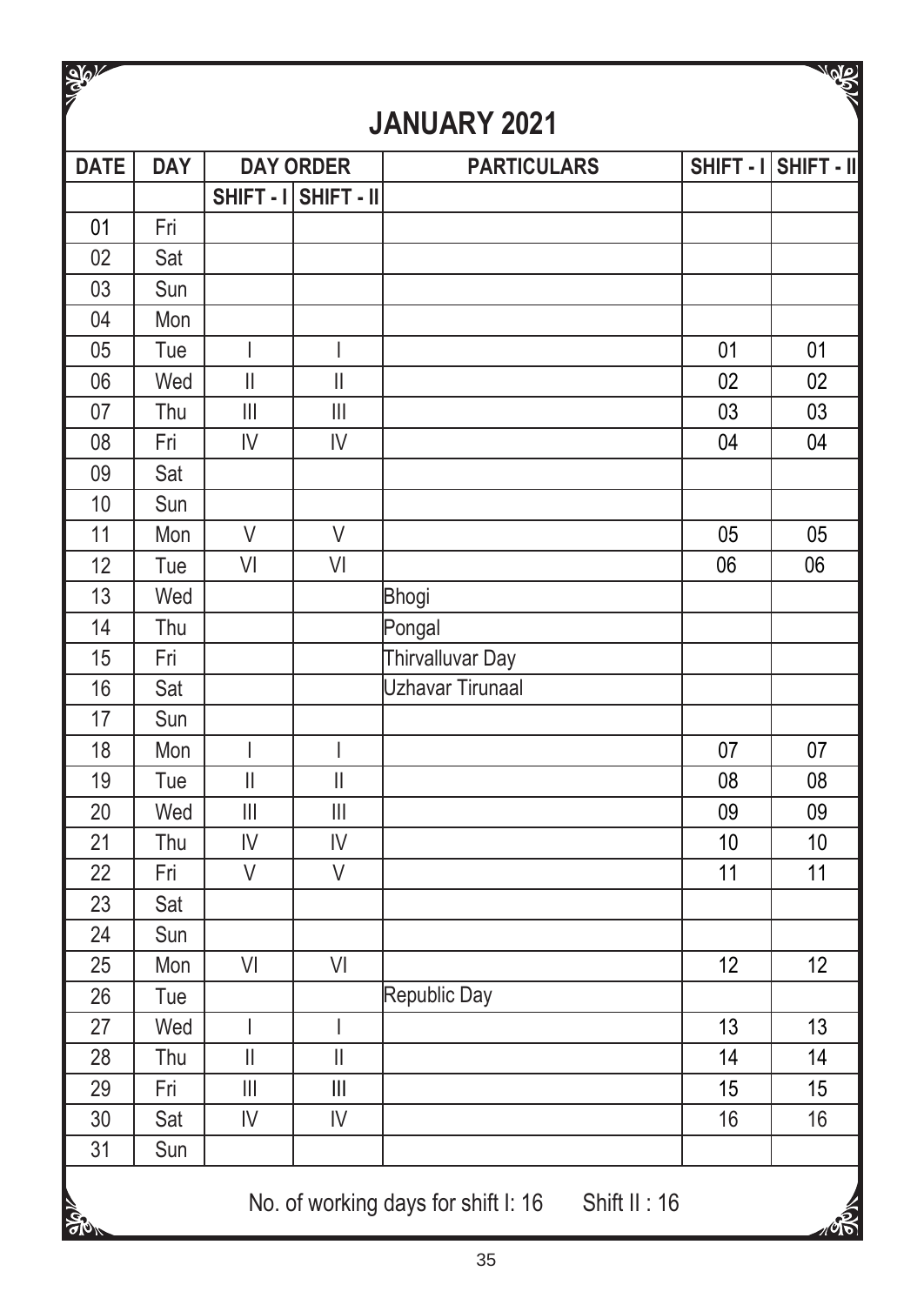| <b>CEASTER</b> |            |                                                                           |                                       |                    |    | <b>ASSA</b>          |
|----------------|------------|---------------------------------------------------------------------------|---------------------------------------|--------------------|----|----------------------|
|                |            |                                                                           |                                       | FEBRUARY 2021      |    |                      |
| <b>DATE</b>    | <b>DAY</b> |                                                                           | <b>DAY ORDER</b>                      | <b>PARTICULARS</b> |    | SHIFT - I SHIFT - II |
|                |            |                                                                           | SHIFT - I SHIFT - II                  |                    |    |                      |
| 01             | Mon        | V                                                                         | V                                     |                    | 17 | 17                   |
| 02             | Tue        | VI                                                                        | VI                                    |                    | 18 | 18                   |
| 03             | Wed        | I                                                                         | I                                     |                    | 19 | 19                   |
| 04             | Thu        | $\mathop{  }$                                                             | $\mathbf{I}$                          |                    | 20 | 20                   |
| 05             | Fri        | $\begin{array}{c} \hline \end{array}$                                     | $\begin{array}{c} \hline \end{array}$ |                    | 21 | 21                   |
| 06             | Sat        | IV                                                                        | IV                                    |                    | 22 | 22                   |
| 07             | Sun        |                                                                           |                                       |                    |    |                      |
| 08             | Mon        | V                                                                         | V                                     |                    | 23 | 23                   |
| 09             | Tue        | VI                                                                        | VI                                    |                    | 24 | 24                   |
| 10             | Wed        | T                                                                         | I                                     |                    | 25 | 25                   |
| 11             | Thu        | $\begin{array}{c} \hline \end{array}$                                     | $\begin{array}{c} \hline \end{array}$ |                    | 26 | 26                   |
| 12             | Fri        | $\begin{array}{c} \hline \end{array}$                                     | $\begin{array}{c} \hline \end{array}$ |                    | 27 | 27                   |
| 13             | Sat        |                                                                           |                                       |                    |    |                      |
| 14             | Sun        |                                                                           |                                       |                    |    |                      |
| 15             | Mon        | IV                                                                        | IV                                    |                    | 28 | 28                   |
| 16             | Tue        | $\vee$                                                                    | $\vee$                                |                    | 29 | 29                   |
| 17             | Wed        | VI                                                                        | VI                                    |                    | 30 | 30                   |
| 18             | Thu        | T                                                                         | I                                     |                    | 31 | 31                   |
| 19             | Fri        | $\begin{array}{c} \hline \end{array}$                                     | $\vert\vert$                          |                    | 32 | 32                   |
| 20             | Sat        | $\begin{array}{c} \hline \end{array}$                                     | $\begin{array}{c} \hline \end{array}$ |                    | 33 | 33                   |
| 21             | Sun        |                                                                           |                                       |                    |    |                      |
| 22             | Mon        | IV                                                                        | IV                                    |                    | 34 | 34                   |
| 23             | Tue        | $\vee$                                                                    | V                                     |                    | 35 | 35                   |
| 24             | Wed        | VI                                                                        | VI                                    |                    | 36 | 36                   |
| 25             | Thu        | $\overline{1}$                                                            | I                                     |                    | 37 | 37                   |
| 26             | Fri        | $\label{eq:1} \prod_{i=1}^n \left\{ \prod_{i=1}^n \frac{1}{n_i} \right\}$ | $\vert\vert$                          |                    | 38 | 38                   |
| 27             | Sat        |                                                                           |                                       |                    |    |                      |
| 28             | Sun        |                                                                           |                                       |                    |    |                      |
|                |            |                                                                           |                                       |                    |    |                      |

No. of working days for shift I: 22 Shift II : 22

 $\frac{1}{2}$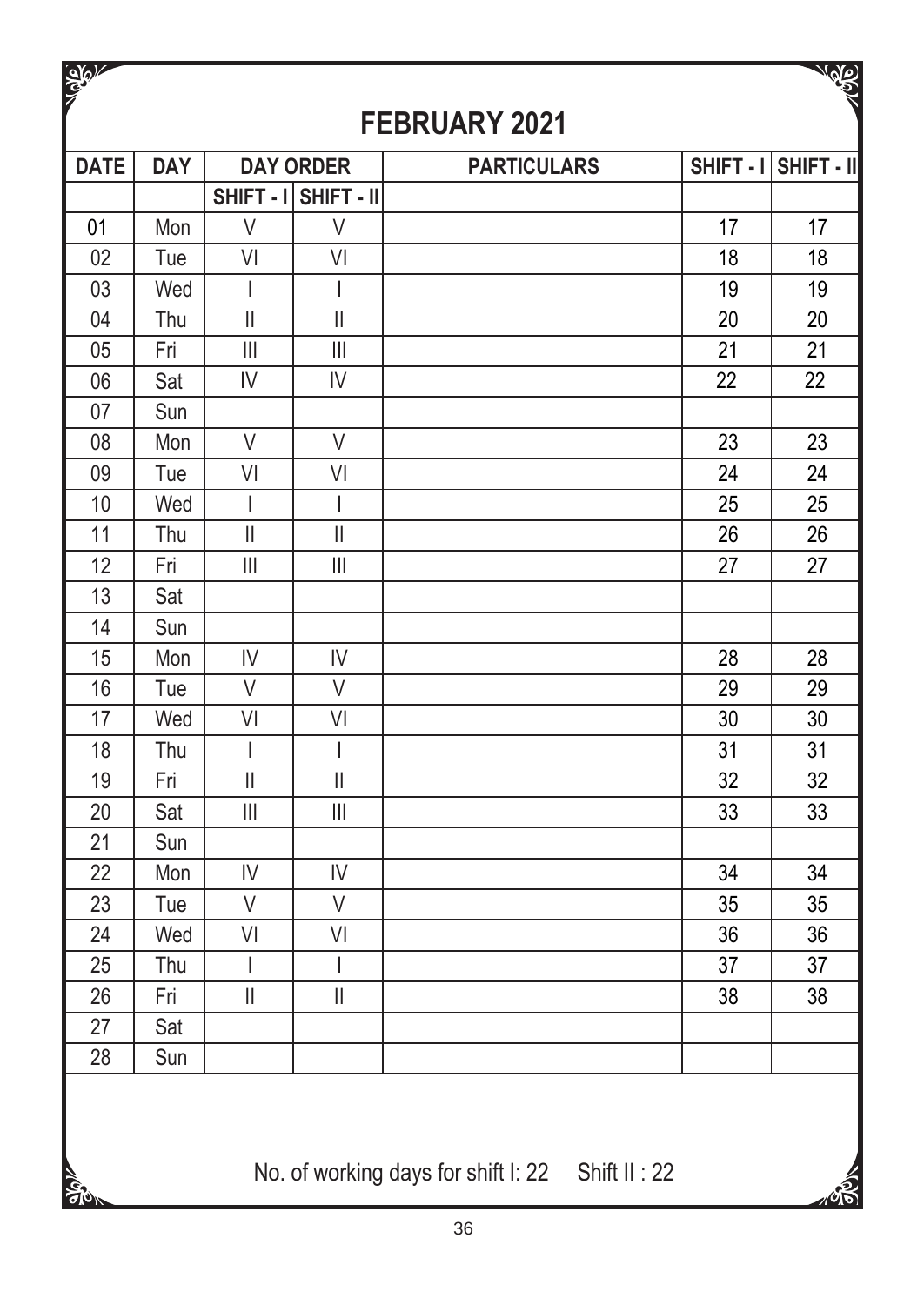| <b>SOLUT</b> |            |                                                                           |                                       |                                                                          |    | $\frac{1}{2}$        |
|--------------|------------|---------------------------------------------------------------------------|---------------------------------------|--------------------------------------------------------------------------|----|----------------------|
|              |            |                                                                           |                                       | <b>MARCH 2021</b>                                                        |    |                      |
| <b>DATE</b>  | <b>DAY</b> |                                                                           | <b>DAY ORDER</b>                      | <b>PARTICULARS</b>                                                       |    | SHIFT - I SHIFT - II |
|              |            |                                                                           | SHIFT - I SHIFT - II                  |                                                                          |    |                      |
| 01           | Mon        | $\begin{array}{c} \hline \end{array}$                                     | $\mathbf{III}$                        |                                                                          | 39 | 39                   |
| 02           | Tue        | IV                                                                        | IV                                    |                                                                          | 40 | 40                   |
| 03           | Wed        | V                                                                         | V                                     |                                                                          | 41 | 41                   |
| 04           | Thu        | VI                                                                        | VI                                    |                                                                          | 42 | 42                   |
| 05           | Fri        | I                                                                         | $\overline{\phantom{a}}$              |                                                                          | 43 | 43                   |
| 06           | Sat        | $\label{eq:1} \prod_{i=1}^n \left\{ \prod_{i=1}^n \frac{1}{n_i} \right\}$ | $\vert\vert$                          |                                                                          | 44 | 44                   |
| 07           | Sun        |                                                                           |                                       |                                                                          |    |                      |
| 08           | Mon        | $\begin{array}{c} \hline \end{array}$                                     | $\begin{array}{c} \hline \end{array}$ |                                                                          | 45 | 45                   |
| 09           | Tue        | IV                                                                        | IV                                    |                                                                          | 46 | 46                   |
| 10           | Wed        | $\vee$                                                                    | $\vee$                                |                                                                          | 47 | 47                   |
| 11           | Thu        | V <sub>l</sub>                                                            | VI                                    |                                                                          | 48 | 48                   |
| 12           | Fri        | I                                                                         | I                                     |                                                                          | 49 | 49                   |
| 13           | Sat        |                                                                           |                                       |                                                                          |    |                      |
| 14           | Sun        |                                                                           |                                       |                                                                          |    |                      |
| 15           | Mon        | $\label{eq:1} \prod_{i=1}^n \mathbb{I}_i$                                 | $\begin{array}{c} \hline \end{array}$ |                                                                          | 50 | 50                   |
| 16           | Tue        | $\begin{array}{c} \hline \end{array}$                                     | $\begin{array}{c} \hline \end{array}$ |                                                                          | 51 | 51                   |
| 17           | Wed        | IV                                                                        | IV                                    |                                                                          | 52 | 52                   |
| 18           | Thu        | $\vee$                                                                    | $\vee$                                |                                                                          | 53 | 53                   |
| 19           | Fri        | VI                                                                        | V <sub>l</sub>                        |                                                                          | 54 | 54                   |
| 20           | Sat        |                                                                           |                                       |                                                                          |    |                      |
| 21           | Sun        |                                                                           |                                       |                                                                          |    |                      |
| 22           | Mon        | I                                                                         | $\overline{\phantom{a}}$              | Mid Sem Exam Begins                                                      | 55 | 55                   |
| 23           | Tue        | $\vert\vert$                                                              | $\parallel$                           |                                                                          | 56 | 56                   |
| 24           | Wed        | $\begin{array}{c} \hline \end{array}$                                     | $\begin{array}{c} \hline \end{array}$ |                                                                          | 57 | 57                   |
| 25           | Thu        | IV                                                                        | IV                                    |                                                                          | 58 | 58                   |
| 26           | Fri        | $\vee$                                                                    | V                                     | Mid Sem Exam Ends                                                        | 59 | 59                   |
| 27           | Sat        |                                                                           |                                       |                                                                          |    |                      |
| 28           | Sun        |                                                                           |                                       |                                                                          |    |                      |
| 29           | Mon        | VI                                                                        | VI                                    |                                                                          | 60 | 60                   |
| 30           | Tue        |                                                                           |                                       |                                                                          | 61 | 61                   |
| 31           | Wed        | $\label{eq:1} \prod_{i=1}^n \left\{ \prod_{i=1}^n \frac{1}{n_i} \right\}$ | $\overline{\mathsf{I}}$               |                                                                          | 62 | 62                   |
|              |            |                                                                           |                                       | No. of working days for shift I: 24<br>Shift $\overline{\mathsf{II}:24}$ |    |                      |
|              |            |                                                                           |                                       | 37                                                                       |    |                      |
|              |            |                                                                           |                                       |                                                                          |    |                      |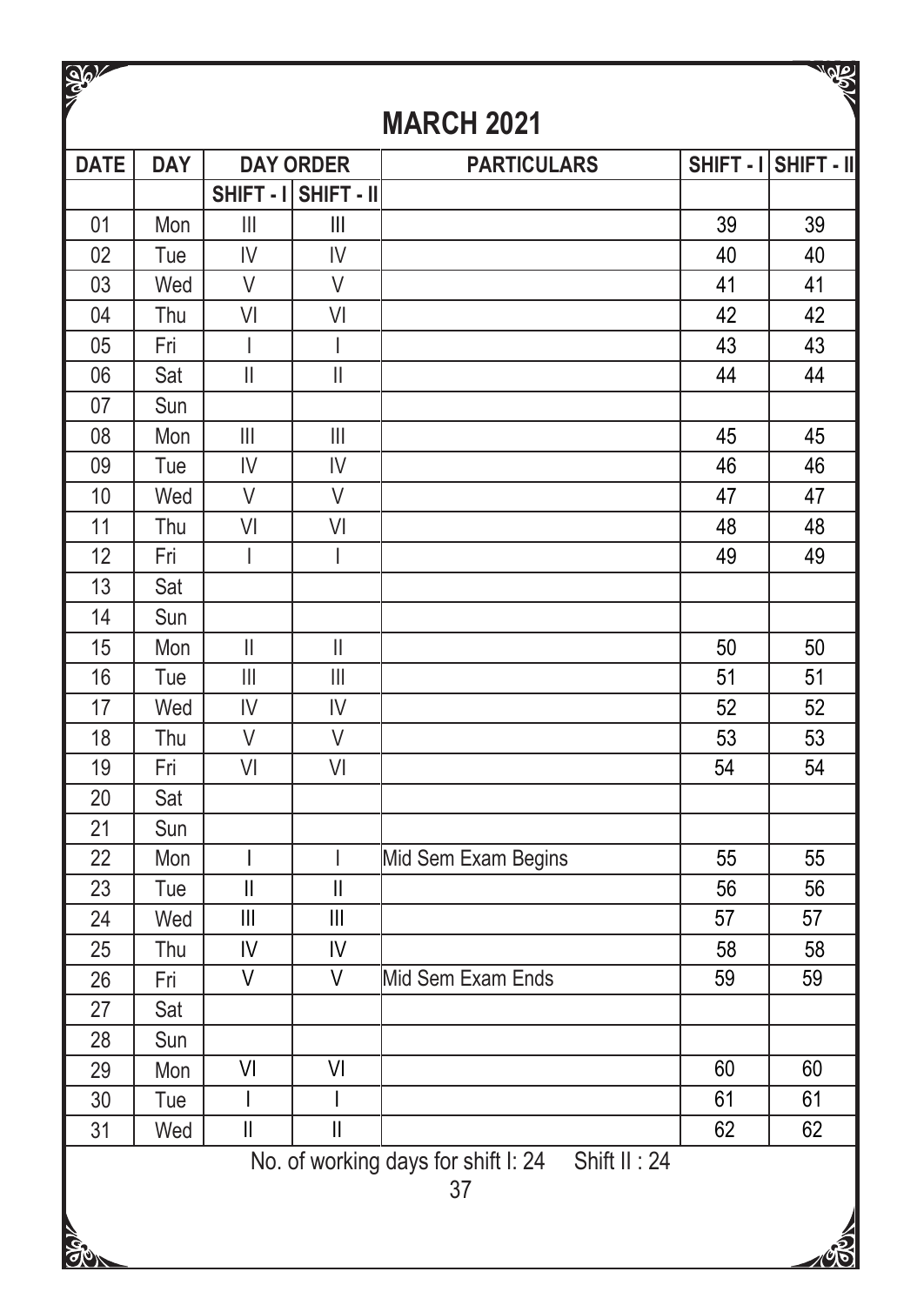| $\frac{1}{2}$   |            |                                           |                                       |                                     |              | <b>NOWS</b>     |
|-----------------|------------|-------------------------------------------|---------------------------------------|-------------------------------------|--------------|-----------------|
|                 |            |                                           |                                       | <b>APRIL 2021</b>                   |              |                 |
| <b>DATE</b>     | <b>DAY</b> |                                           | <b>DAY ORDER</b>                      | <b>PARTICULARS</b>                  | SHIFT-I      | SHIFT - II      |
|                 |            | SHIFT-<br>L                               | SHIFT-<br>Ш                           |                                     |              |                 |
| 01              | Thu        | $\begin{array}{c} \hline \end{array}$     | $\mathbf{III}$                        |                                     | 63           | 63              |
| 02              | Fri        |                                           |                                       | Good Friday                         |              |                 |
| 03              | Sat        |                                           |                                       |                                     |              |                 |
| 04              | Sun        |                                           |                                       |                                     |              |                 |
| 05              | Mon        |                                           |                                       | Mahavir Jayanthi                    |              |                 |
| 06              | Tue        | IV                                        | IV                                    |                                     | 64           | 64              |
| 07              | Wed        | $\vee$                                    | $\vee$                                |                                     | 65           | 65              |
| 08              | Thu        | VI                                        | VI                                    |                                     | 66           | 66              |
| 09              | Fri        | $\mathsf{l}$                              | $\overline{\phantom{a}}$              |                                     | 67           | 67              |
| 10              | Sat        |                                           |                                       |                                     |              |                 |
| 11              | Sun        |                                           |                                       |                                     |              |                 |
| 12              | Mon        |                                           |                                       | Ugadi                               |              |                 |
| 13              | Tue        |                                           |                                       | Tamil New Year                      |              |                 |
| 14              | Wed        | $\label{eq:1} \prod_{i=1}^n \mathbb{I}_i$ | $\mathbf{  }$                         |                                     | 68           | 68              |
| 15              | Thu        | $\begin{array}{c} \hline \end{array}$     | $\begin{array}{c} \hline \end{array}$ |                                     | 69           | 69              |
| 16              | Fri        | IV                                        | $\mathsf{I}\mathsf{V}$                |                                     | 70           | 70              |
| 17              | Sat        |                                           |                                       |                                     |              |                 |
| 18              | Sun        |                                           |                                       |                                     |              |                 |
| 19              | Mon        | V                                         | V                                     |                                     | 71           | 71              |
| 20              | Tue        | VI                                        | VI                                    |                                     | 72           | 72              |
| 21              | Wed        | $\overline{\phantom{a}}$                  | $\overline{\phantom{a}}$              |                                     | 73           | $\overline{73}$ |
| 22              | Thu        | $\ensuremath{\mathsf{II}}$                | $\vert\vert$                          |                                     | 74           | 74              |
| 23              | Fri        | $\begin{array}{c} \hline \end{array}$     | $\mathbf{III}$                        |                                     | 75           | $\overline{75}$ |
| 24              | Sat        |                                           |                                       |                                     |              |                 |
| 25              | Sun        |                                           |                                       |                                     |              |                 |
| 26              | Mon        | IV                                        | IV                                    |                                     | 76           | 76              |
| 27              | Tue        | V                                         | $\vee$                                |                                     | 77           | 77              |
| 28              | Wed        | V <sub>l</sub>                            | VI                                    |                                     | 78           | 78              |
| 29              | Thu        | $\mathbf{I}$                              | $\overline{\phantom{a}}$              |                                     | 79           | 79              |
| 30              | Fri        | $\ensuremath{\mathsf{II}}$                | $\ensuremath{\mathsf{II}}$            |                                     | 80           | 80              |
|                 |            |                                           |                                       | No. of working days for shift I: 18 | Shift II: 18 |                 |
| <b>SOLUTION</b> |            |                                           |                                       |                                     |              |                 |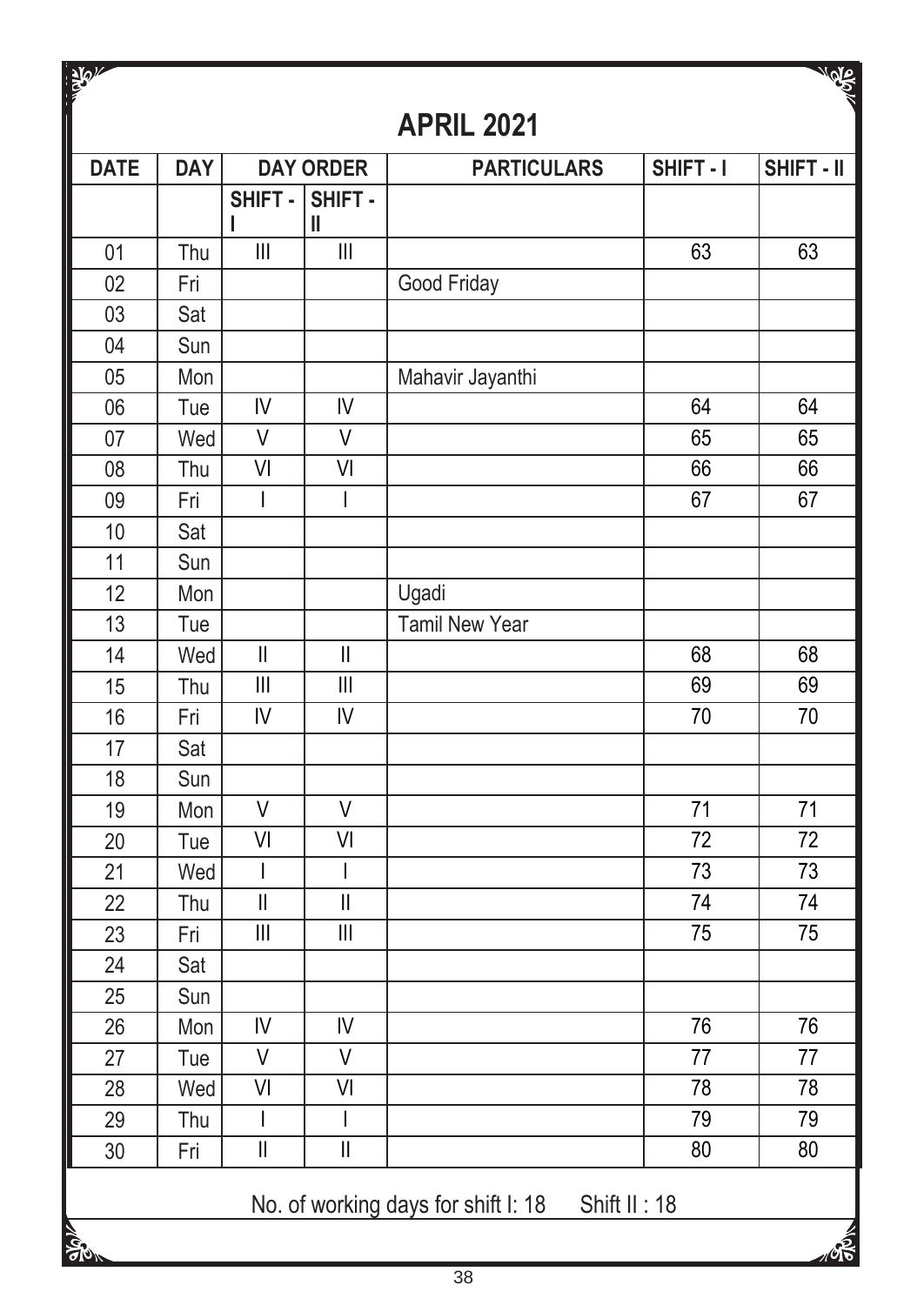| <b>READER</b>   |            |                      |                                                  | <b>SEP</b>           |
|-----------------|------------|----------------------|--------------------------------------------------|----------------------|
|                 |            |                      | <b>JUNE 2021</b>                                 |                      |
| <b>DATE</b>     | <b>DAY</b> | <b>DAY ORDER</b>     | <b>PARTICULARS</b>                               | SHIFT - I SHIFT - II |
|                 |            | SHIFT - I SHIFT - II |                                                  |                      |
| 01              | Tue        |                      |                                                  |                      |
| 02              | Wed        |                      |                                                  |                      |
| 03              | Thu        |                      |                                                  |                      |
| 04              | Fri        |                      |                                                  |                      |
| 05              | Sat        |                      |                                                  |                      |
| 06              | Sun        |                      |                                                  |                      |
| 07              | Mon        |                      |                                                  |                      |
| 08              | Tue        |                      | Last Working day - Staffs                        |                      |
| 09              | Wed        |                      |                                                  |                      |
| 10              | Thu        |                      |                                                  |                      |
| 11              | Fri        |                      |                                                  |                      |
| 12              | Sat        |                      |                                                  |                      |
| 13              | Sun        |                      |                                                  |                      |
| 14              | Mon        |                      |                                                  |                      |
| 15              | Tue        |                      |                                                  |                      |
| 16              | Wed        |                      |                                                  |                      |
| 17              | Thu        |                      |                                                  |                      |
| 18              | Fri        |                      |                                                  |                      |
| 19              | Sat        |                      |                                                  |                      |
| 20              | Sun        |                      |                                                  |                      |
| 21              | Mon        |                      |                                                  |                      |
| 22              | Tue        |                      |                                                  |                      |
| 23              | Wed        |                      |                                                  |                      |
| 24              | Thu        |                      |                                                  |                      |
| 25              | Fri        |                      |                                                  |                      |
| 26              | Sat        |                      |                                                  |                      |
| 27              | Sun        |                      |                                                  |                      |
| $\overline{28}$ | Mon        |                      |                                                  |                      |
| 29              | Tue        |                      |                                                  |                      |
| $\overline{30}$ | Wed        |                      |                                                  |                      |
| <b>Cion</b>     |            |                      | No. of working days for shift I: 07 Shift II: 07 |                      |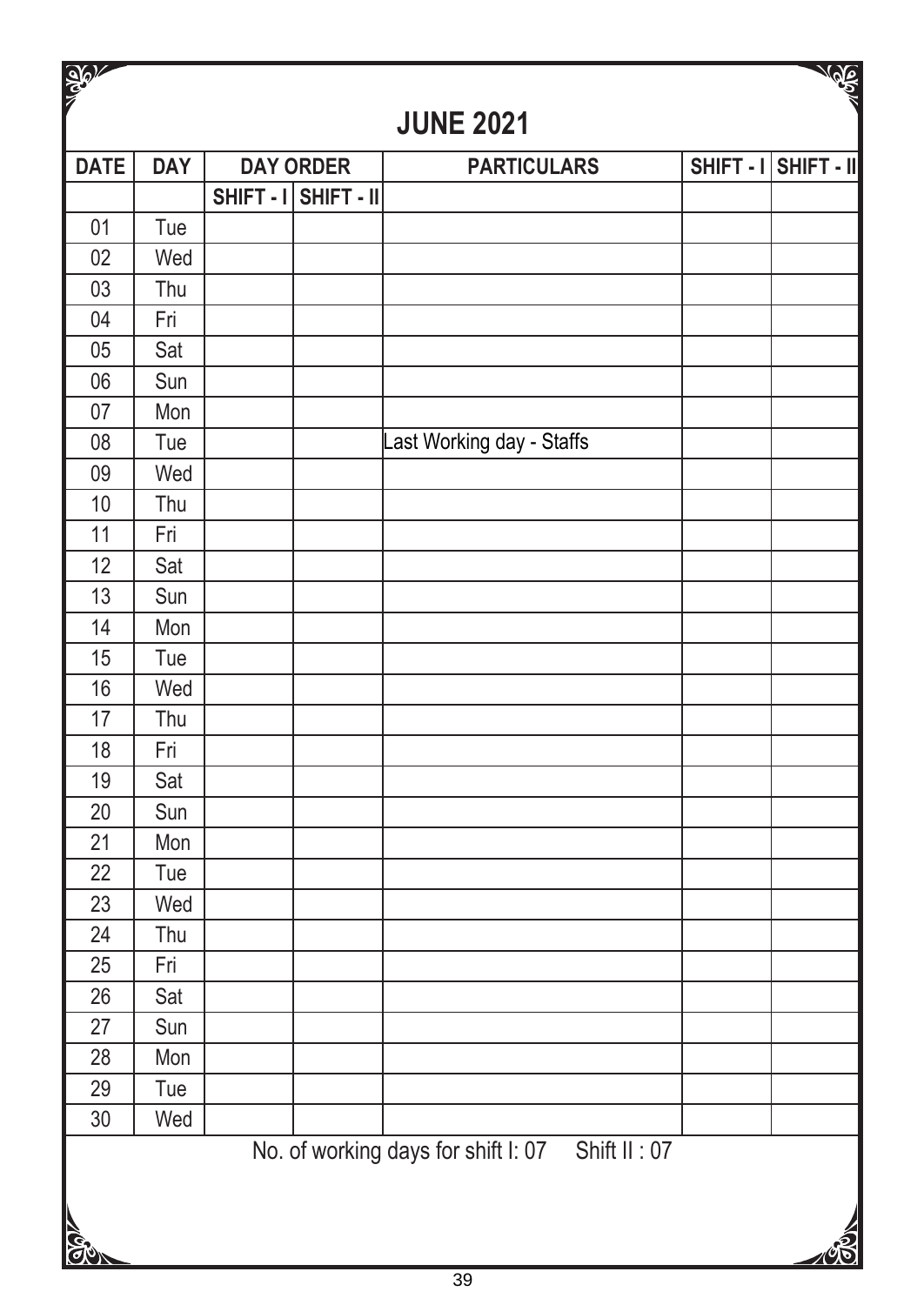| <b>SOLUT</b>     |   |              |            |               | Note         |
|------------------|---|--------------|------------|---------------|--------------|
|                  |   |              | Time-Table |               |              |
| <b>ORDER</b>     | ı | $\mathbf{I}$ | Ш          | $\mathsf{IV}$ | $\mathsf{V}$ |
| DAY <sub>1</sub> |   |              |            |               |              |
| DAY <sub>2</sub> |   |              |            |               |              |
| DAY <sub>3</sub> |   |              |            |               |              |
| DAY <sub>4</sub> |   |              |            |               |              |
| DAY <sub>5</sub> |   |              |            |               |              |
| DAY <sub>6</sub> |   |              |            |               |              |
| <b>SOR</b>       |   |              |            |               | ৴ত           |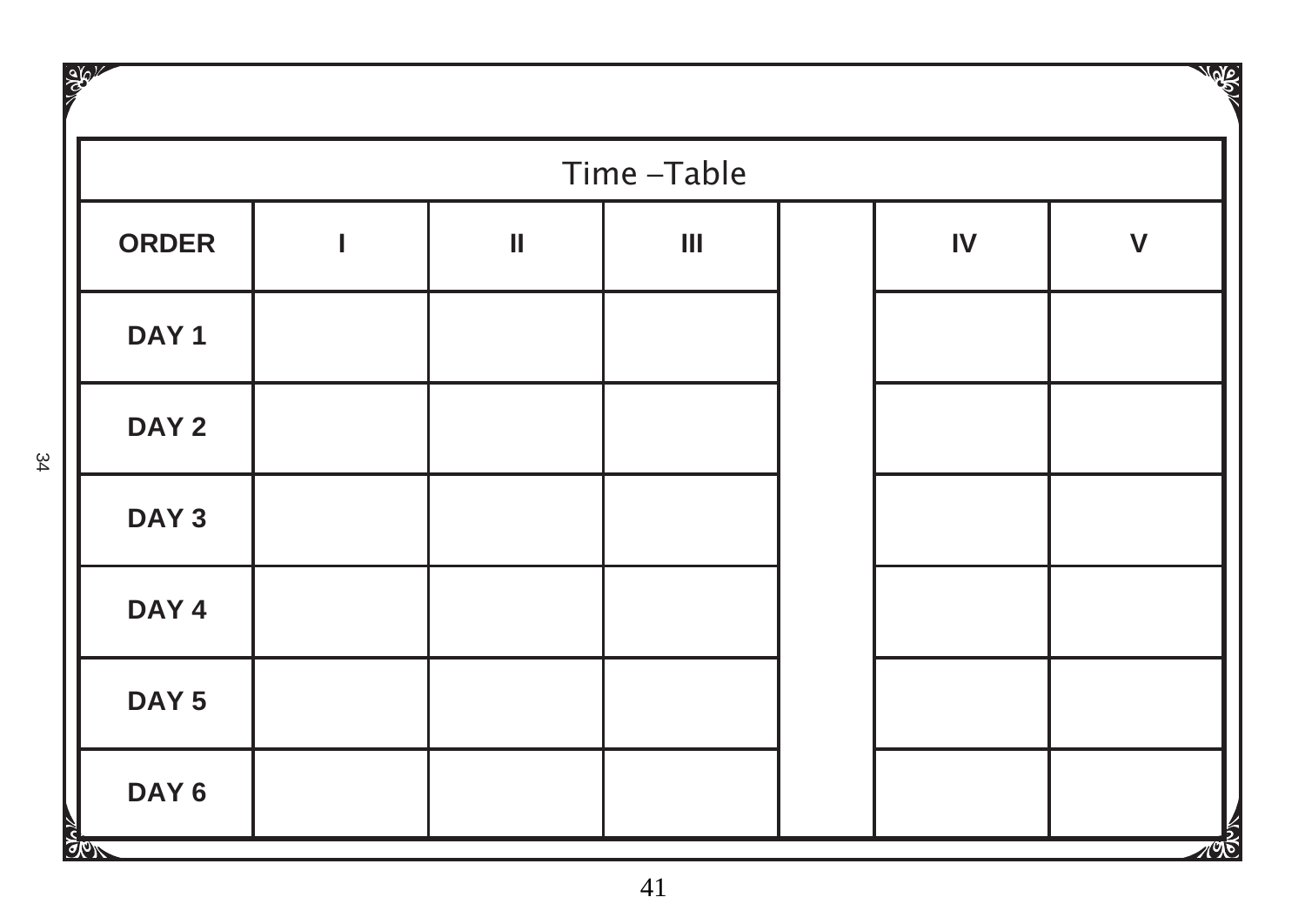|                                       |   |               | Time - Table                   |               |              |
|---------------------------------------|---|---------------|--------------------------------|---------------|--------------|
| <b>ORDE</b><br>R                      | I | $\mathbf{  }$ | $\mathop{\text{III}}\nolimits$ | $\mathsf{IV}$ | $\mathsf{V}$ |
| <b>DAY</b><br>1                       |   |               |                                |               |              |
| <b>DAY</b><br>$\mathbf{2}$            |   |               |                                |               |              |
| <b>DAY</b><br>$\mathbf{3}$            |   |               |                                |               |              |
| <b>DAY</b><br>$\overline{\mathbf{4}}$ |   |               |                                |               |              |
| <b>DAY</b><br>$5\phantom{.0}$         |   |               |                                |               |              |
| <b>DAY</b><br>$\bf 6$                 |   |               |                                |               |              |